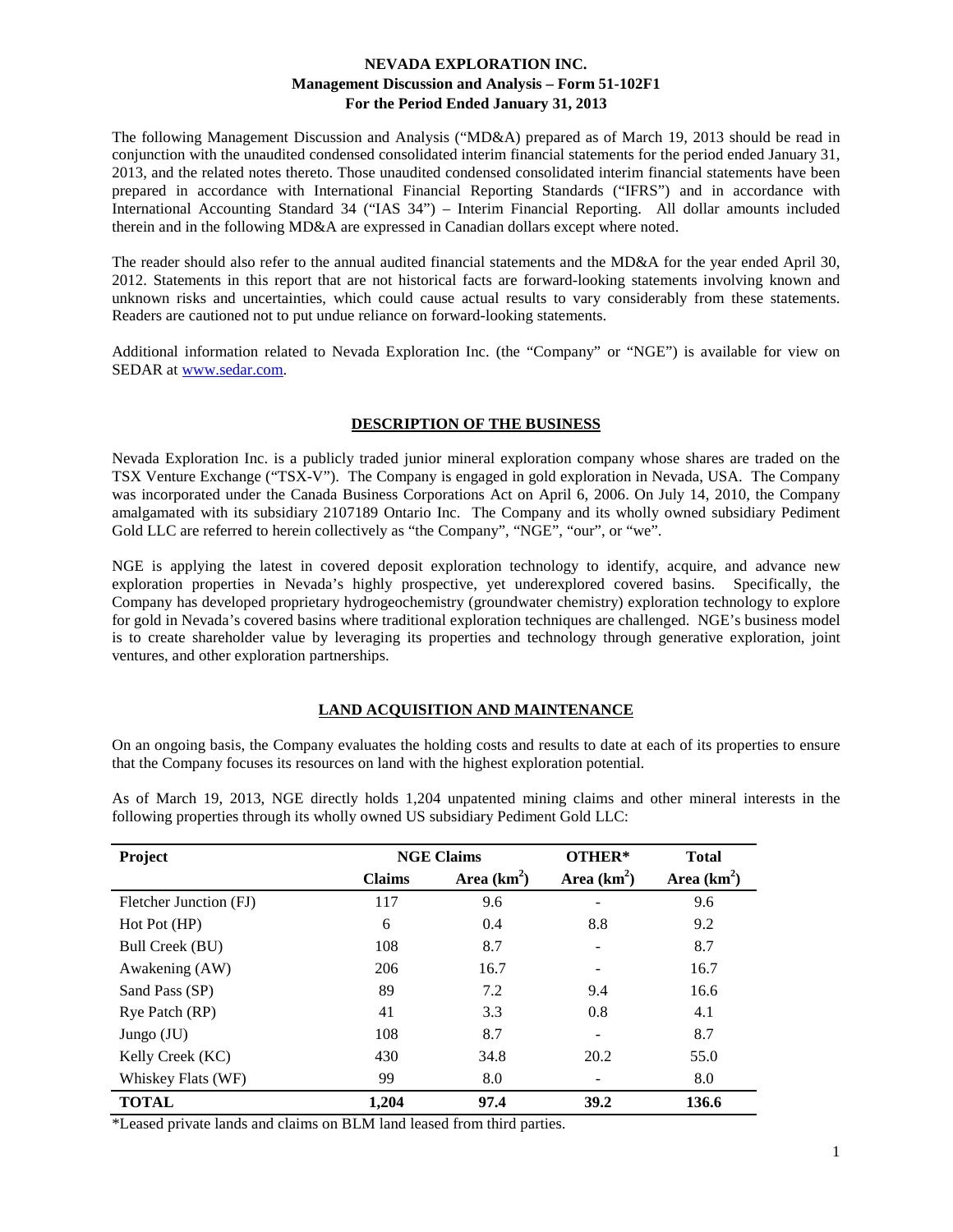### **EXPLORATION RISK MANAGEMENT STRATEGY**

NGE manages exploration risk by focusing exploration resources in specific, planned stages on each property. If the results from one stage are positive, then NGE allocates funds to the next stage. If at any stage, results are negative, NGE drops the property from further consideration. NGE's staged exploration strategy assures that properties showing positive results move aggressively through the exploration pipeline.

NGE's exploration stages include:

- − Hydrogeochemistry: NGE first uses its proprietary hydroprobe sampling technology to collect regularized hydrogeochemistry samples across areas already shown to be prospective based on samples collected from existing springs and wells. NGE uses the data to develop a computerized hydrogeochemistry model of each target.
- − Acquisition: NGE acquires the mineral rights covering prospective targets showing large areas of highly anomalous hydrogeochemistry. If a target of exploration interest is on BLM land that is open to location (available), NGE locates mineral claims. If a target lies on private land, NGE completes a title review to determine mineral title ownership, and then endeavours to negotiate an agreement with the owner.
- − Soil Geochemistry: NGE completes detailed soil sampling across areas demonstrating prospective hydrogeochemistry to detect the possible vertical migration of gold and trace-elements from the underlying bedrock into the soils above. The use of soil geochemistry allows NGE to confirm the presences of anomalous levels of gold and other trace elements in an additional medium.
- − Gravity Geophysics: NGE uses detailed gravity geophysics to provide valuable information about the depth to bedrock across a property. Gravity data can suggest areas of strong changes in the relief or composition of the underlying bedrock, which can be indicative of underlying fault zones and alteration that often control the location of gold mineralization.
- − Air Magnetics: NGE uses detailed air magnetic geophysics to provide information on the locations and types of rocks, fault zones, and hydrothermal alteration that generally accompany large gold deposits.
- − Seismic Geophysics: NGE uses seismic geophysics, where appropriate, to identify deep-seated, steeply-dipping fault zones that can be projected into the near surface environment. Major, high-angle structures are important since they provide a potential conduit or 'plumbing' system for potential gold-bearing, hydrothermal fluids to access near-surface areas and deposit gold.
- − Drilling: where properties successfully pass through the above exploration stages, NGE uses drilling to test for: (1) shallow bedrock (< 1,000ft beneath the surface); (2) structures or faults in bedrock that may source potential mineralization; (3) bedrock that has been altered by hydrothermal fluids; (4) anomalous concentrations of gold and associated trace-elements in bedrock; and (5) sufficiently sized target to reasonably contain an economic resource. NGE evaluates drilling results based on these criteria to determine whether or not to continue to maintain each property and commit further exploration expenditures towards them.

### **MINERAL EXPLORATION PROPERTIES**

#### *Fletcher Junction (FJ)*

The Fletcher Junction Project is located in Mineral County, Nevada, approximately 30km southwest of Hawthorne, Nevada. The Company has a 100% interest in 117 claims (9.6km<sup>2</sup>) at the Fletcher Junction Project, subject to a 1.25% net smelter return royalty ("NSR") to Royal Gold, Inc.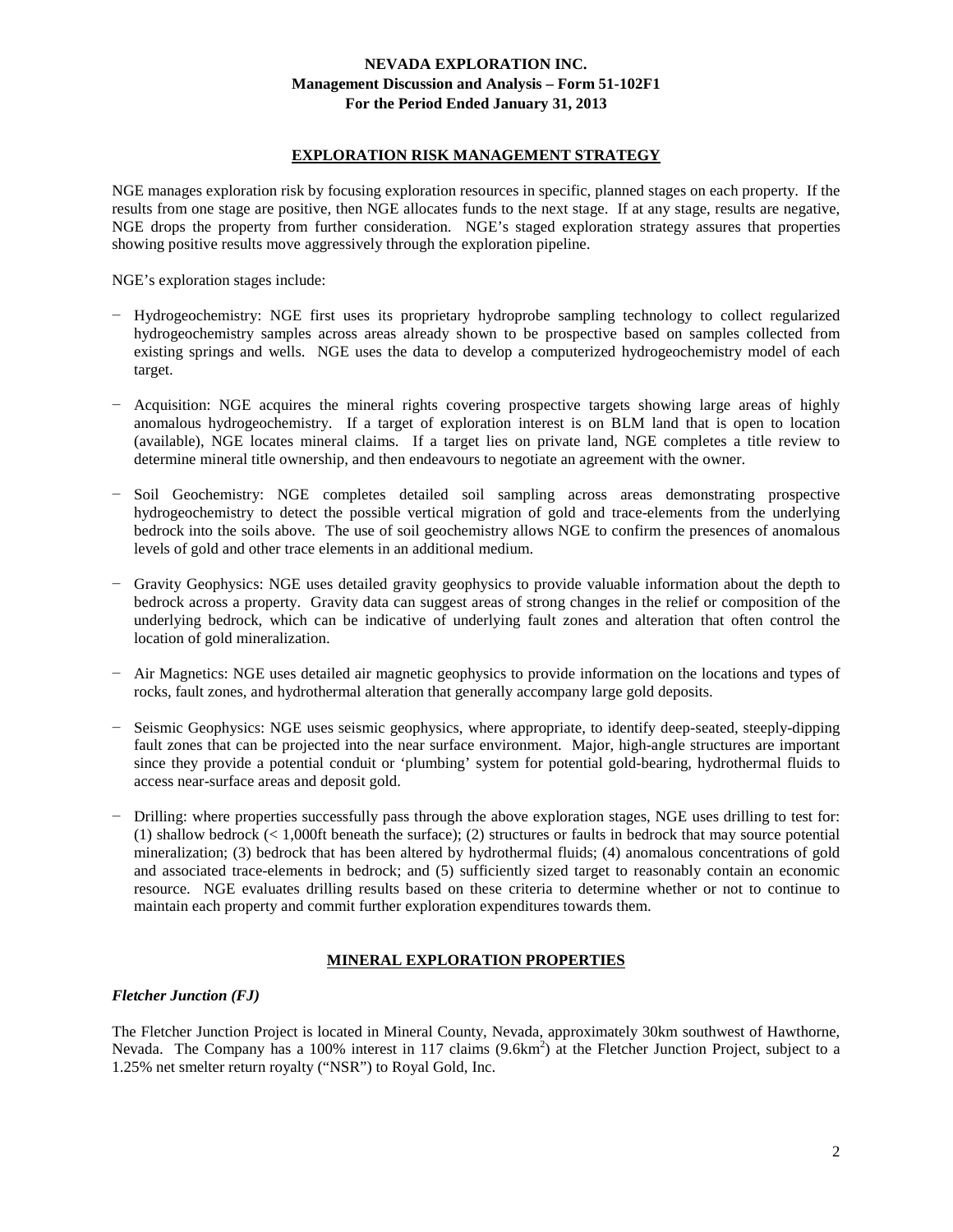On December 18, 2008, NGE announced the completion of a Phase I RC drill program at Fletcher Junction, and presented the detailed results that demonstrate how NGE used its hydrogeochemistry exploration technology to discover a new, gold-bearing hydrothermal system in an otherwise blind, covered bedrock setting. Nine widespaced drill holes were completed to target depth, and all nine encountered altered bedrock that contained geochemically anomalous gold and gold-associated trace elements, as well as anomalous gold and trace-element hydrogeochemistry. The bedrock, alteration, and the suite of gold-associated trace elements found at Fletcher Junction are similar to those found at the nearby Aurora mining district, noted for historic, high grade underground production.

While significant intervals of potentially ore grade mineralization were not encountered in the Phase I drilling, management believes that the results at Fletcher Junction are substantive in that they demonstrate how NGE has used its unique and proprietary hydrogeochemistry exploration technique to discover a new gold-bearing, hydrothermal system in a covered bedrock setting. The results to date at Fletcher Junction add value to NGE's other projects that were all identified using the same hydrogeochemistry exploration technology, and they establish NGE as a source of quality exploration projects for potential Joint Venture partners.

NGE believes the first phase drill results at Fletcher Junction justify a much larger, Phase II drill program specifically designed to test the vertical fault zones believed to contain ore-grade gold mineralization that source the anomalous gold in groundwater, alluvium, quartz-boulders and bedrock at Fletcher Junction. In preparation for Phase II drilling, NGE has submitted and received approval from the US Forest Service for a new the Plan of Operations.

On July 31, 2012, the Company entered into an Exploration and Option to Joint Venture Agreement with Spruce Ridge Resources Ltd. ("Spruce Ridge"), whereby Spruce Ridge earn a 70% interest in the Property by funding \$2,600,000 in qualifying expenditures, including a firm Year 1 work commitment of \$580,000, and making \$300,000 in payments over 4 years (the "Earn-In"). NGE will act as the Operator during the Earn-In. If Spruce Ridge completes the Earn-In, Spruce Ridge may earn an additional 15%, for a total of 85%, by completing a feasibility report. During the period ended January 31, 2013, the Company received \$25,000 and 170,068 shares of Spruce Ridge valued at \$25,000 as payment upon signing the agreement.

# *Hot Pot (HP)*

In 2004, NGE's regional reconnaissance hydrogeochemistry program identified a prospective exploration target near Hot Pot in Humboldt County, Nevada, approximately 30km northwest of Battle Mountain, Nevada. Regional gravity data suggested that the Hot Pot area is underlain by a bedrock high covered by a thin layer of sand & gravel.

On September 16, 2005, the Company entered into a 10 year Mining Lease Agreement on 8.8km<sup>2</sup> at Hot Pot Project, subject to a 3% NSR to the land owner. The Company also controls 6 claims at Hot Pot (50 hectares). The lands within the Mining Lease Agreement and the 6 claims are subject to a 1.25% NSR to Royal Gold, Inc.

In 2005, nine RC drill holes were completed at Hot Pot to depths ranging from 92m (300ft) to 190m (620ft) for a total of 1,195m (3,900ft). The widely-spaced, shallow holes confirmed bedrock to range in depth from 33m (110ft) to 112m (370ft). The bedrock was hydrothermally altered and contained anomalous gold and trace elements similar to that associated with the Lone Tree gold mine. The drilling also confirmed and enlarged the area of anomalous hydrogeochemistry.

In 2007, NGE used its hydroprobe equipment to complete a detailed hydrogeochemistry survey at Hot Pot on a 400m (1/4 mi) grid. The resulting dataset showed highly anomalous gold and trace elements chemistry and further expanded the area of exploration interest. Additionally, in 2007, NGE completed two seismic geophysical lines, which identified several deep, north-trending, steeply-dipping fault zones.

In 2008, NGE completed a detailed gravity geophysical survey, which successfully mapped the relative depth to the underlying bedrock by measuring the density contrast between 200m sampling points. The gravity survey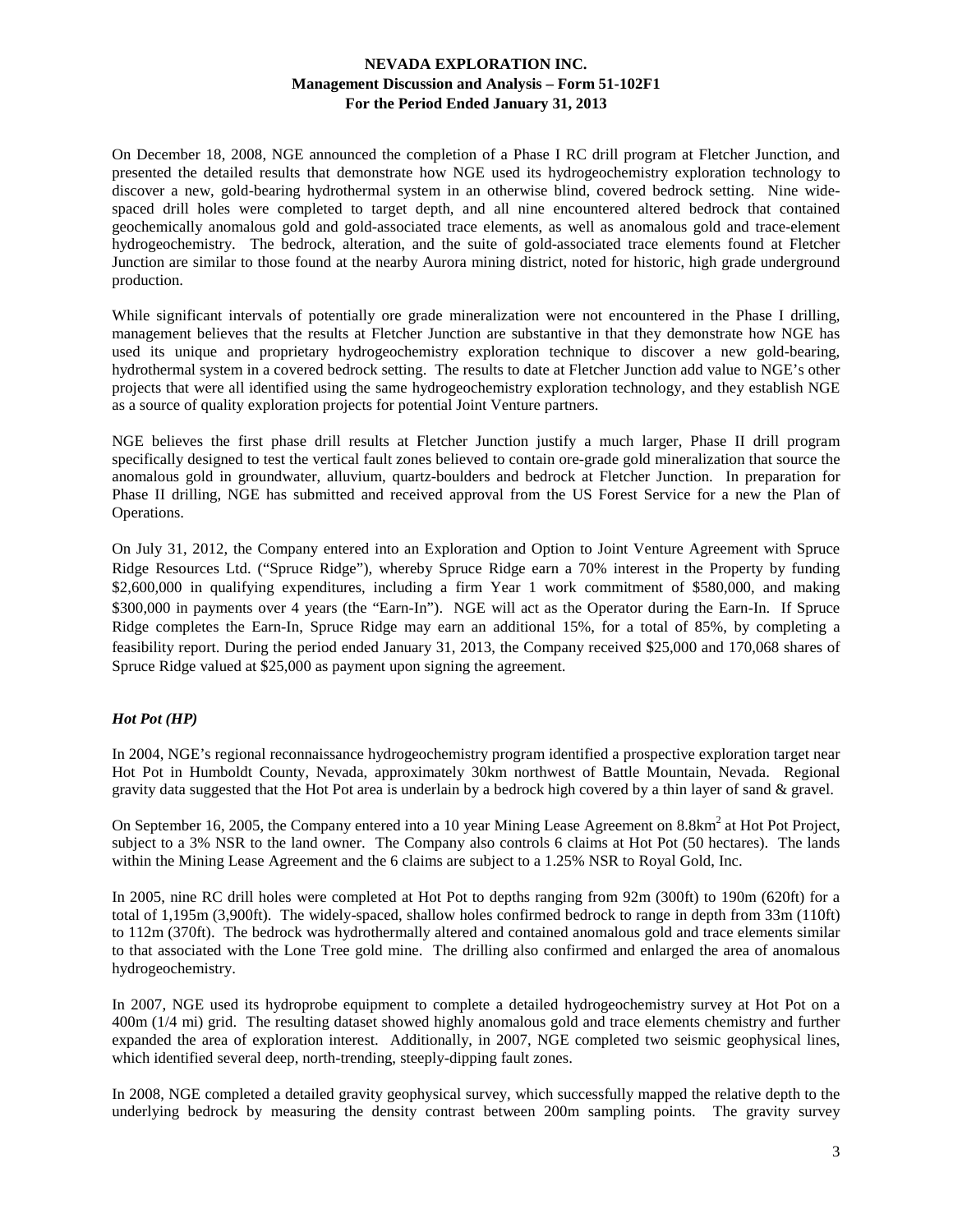delineated sharp changes in the slope of the bedrock that coincided with the fault zones identified by seismic geophysics.

In 2008, NGE completed 10 vertical, RC drill holes to test small segments of the steeply-dipping fault zones identified by the 2007 seismic and gravity geophysics. Three vertical holes were spaced 100m (330ft) apart on each of three lines. The holes ranged in depth from 50m (165ft) to 175m (575ft) for a total of 1,085m (3,565ft). The shallow drill holes encountered hydrothermally altered bedrock containing anomalous gold and trace elements. Deeper, angle drill holes designed to cross cut the areas where the steeply-dipping fault zones had been projected were planned, but the drilling contractor was unable to complete the program.

Also in 2008, an energy company, with business interests separate from NGE, started a deep test drill hole on the Hot Pot property. In exchange for NGE's seismic data, NGE was granted access to drill cuttings from the 1,372m (4,500ft) drill hole. Significantly, the deep drill hole encountered hydrothermally-altered, Paleozic Rocks underlying the Hot Pot Project. Hydrothermal alteration includes carbon re-mobilization, local bleaching, clay, decalcification and secondary pyrite.

Although potentially economic quantities of gold mineralization have not yet been encountered at Hot Pot, drilling to date has been wide-spaced and could have easily missed the type of high-angle fault zones that control significant known gold mineralization elsewhere in the region. The widely-distributed, highly anomalous gold in groundwater together with the large area of hydrothermally-altered and geochemically anomalous bedrock strongly suggests that higher values for gold in bedrock than have been discovered to date may still be located nearby. The next step is more closely-spaced, shallow, vertical drill holes and/or deeper, angle holes targeted to intersect steeply-dipping, potentially ore-bearing fault zones and favourable bedrock units.

On September 16, 2009, the Company entered into an Exploration Agreement with International Enexco Ltd. ("Enexco") whereby Enexco can earn a 51% interest in the Hot Pot Property by drilling 6,000 meters (19,600ft) over three years, with the option to earn an additional 19%, for 70% total, by drilling another 3,000 meters (9,800ft) during the fourth year. On July 2, 2009, NGE announced that Enexco had begun drilling at Hot Pot.

In 2009 and early 2010, Enexco completed an 11 hole, 3,462 metre (11,360 ft) core drilling program at Hot Pot to collect stratigraphic information and test for mineralized structures beneath the alluvial cover. Enexco's drilling successfully encountered weak, but widespread anomalous gold values in all 11 holes. Importantly, the results showed that the anomalous gold values at Hot Pot are associated with increased copper values, an association that is related to ore-grade gold mineralization within the Marigold mine complex 9 km (6 miles) to the south-southwest. In addition, the results included anomalous silver concentrations, including one 4.57 metre (15 ft) interval averaging 15.5 gpt silver, as well as several other trace element distribution patterns indicative of a large hydrothermal system. Enexco engaged Doug McGibbon, an economic geologist with over 25 years of exploration experience in the Battle Mountain area and responsible for major discoveries at the Marigold and Pinson mines, to review the drilling results and the exploration data, and to put the Hot Pot property into regional context (taken from January 25, 2010, Enexco news release):

"Mr. McGibbon's study has confirmed that the hydrothermally altered and mineralized lithologies at Hot Pot are similar if not stratigraphically equivalent to those hosting orebodies at the Marigold mine. Although gold values only ranged up to 66 parts per billion, the mineralized zones encountered were up to 149 metres in length beneath overburden cover that was between 40 to 152 metres in all but two of the holes, with the spacing between holes still leaving sufficient room to host a significant gold deposit. Drilling also identified zones of oxidation to depths of 300 metres, significant intervals of brecciated material indicative of several major fault zones and an apparent horst block with similarities to the geologic setting at the Lone Tree mine. Structural analysis is currently under way, and additional geochemical and geophysical work are being considered to focus further drilling."

On August 16, 2011, NGE reported that Enexco withdrew from the Exploration Agreement at Hot Pot, and that as a result, Enexco retained no interest in the project.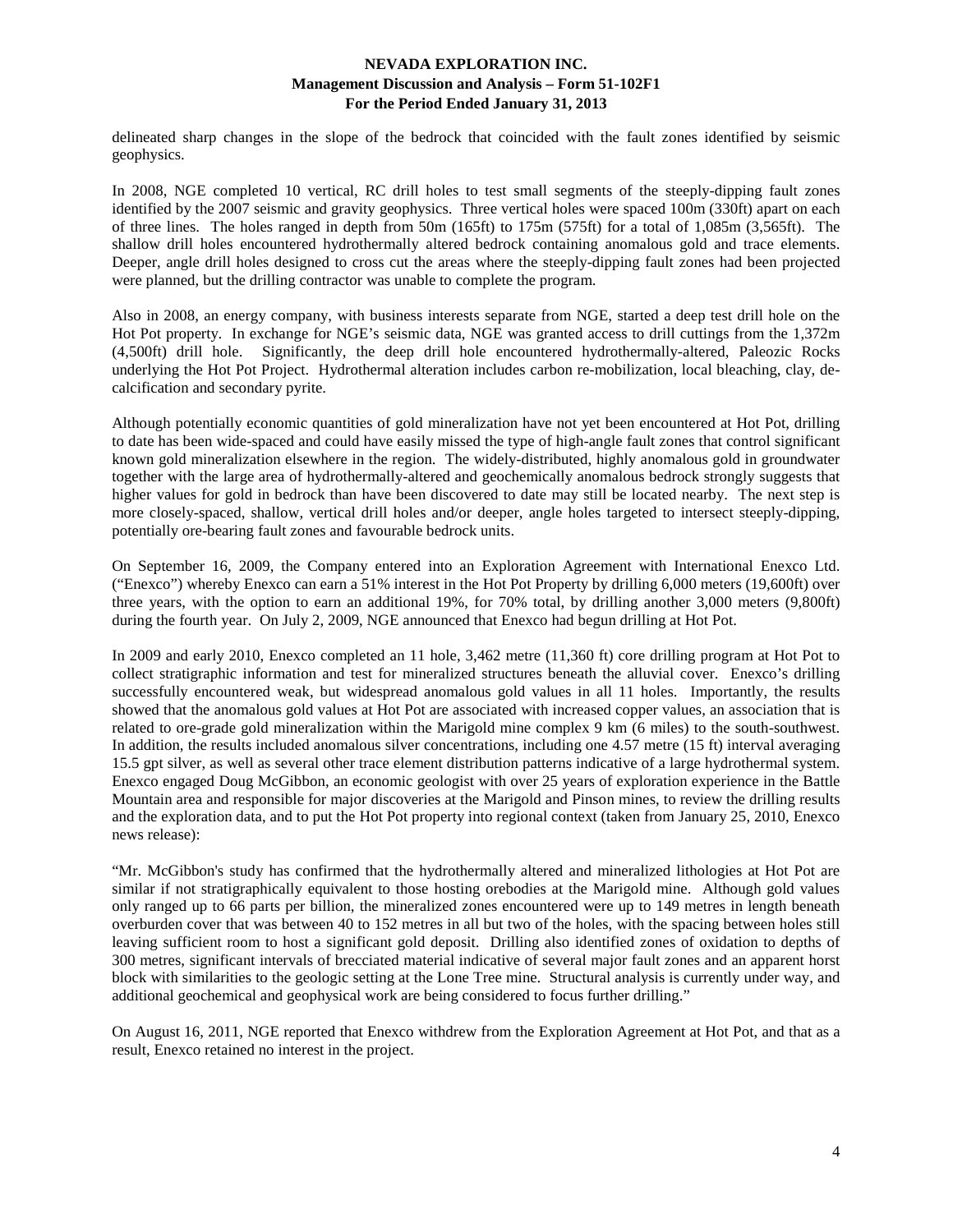# *Bull Creek (BU)*

The Bull Creek Project is located in Humboldt County, Nevada, approximately 60km west-northwest of Winnemucca, Nevada. The Company has a 100% interest in 108 claims  $(8.7 \text{km}^2)$  at Bull Creek.

In 2008, NGE completed a detailed groundwater survey at Bull Creek to delineate the project's anomalous hydrogeochemistry, and then completed a detailed soil sampling program to both verify and model the surface geochemistry above the target. Later in 2008, to further develop the project's exploration model, NGE completed detailed gravity and airborne magnetic geophysical surveys to better understand the different rock types and possible fault zones concealed beneath the large expanse of sand and gravel covering the target. Also in 2008, as a final input to the Bull Creek exploration model, NGE completed seismic geophysics to test for deep-seated fault zones. NGE combined these data sets to develop the conceptual targets for Phase I drill testing.

In 2008, NGE completed a Phase I drilling program at Bull Creek specifically to test the concept that an undiscovered, potentially gold-bearing hydrothermal system is responsible for the anomalous gold and traceelements discovered in the groundwater. NGE completed 18 RC drill holes at Bull Creek. The holes were spaced 0.4km (0.25mi) to 1.6km (1.0mi) apart across the  $41 \text{km}^2$  property, and the holes ranged in depth from 100m (300ft) to 300m (1,000ft). The drilling defined shallow bedrock along the eastern margin of the property, ranging in depth from 15m (50ft) to 100m (300ft).

On February 23, 2009, NGE announced completion of data reduction for its Phase I drill program at Bull Creek. The results showed several >200m (>650ft) intervals of hydrothermally altered and geochemically anomalous volcanic rock. The increase in alteration intensity and trace-elements geochemistry seen in the wide-spaced drill holes moving from west to east across the eastern half of the property suggests NGE has discovered the edge of a significant new hydrothermal system of exploration significance. NGE believes additional drilling is warranted farther to the east, and this conclusion is also supported by the structural interpretation of the gravity and air magnetic geophysics. In 2009, NGE increased its claim position towards the east to cover the developing target.

The initial identification of anomalous hydrogeochemistry at Bull Creek has resulted in a successful concept test: the discovery of a large area of hydrothermally-altered, shallow bedrock containing geochemically anomalous gold and gold-associated trace elements. These features of exploration significance are similar to those found at the nearby Sleeper Mine, which produced 1.7M ozs of gold and 1.9M ozs of silver from 1986 to 1996. These results further demonstrate how hydrogeochemistry can efficiently and effectively reduce large, sand and gravel covered valley basins to discrete, highly prospective exploration targets deserving of more focused and intense exploration expenditures.

On June 30, 2010 NGE completed a 438 page technical report summarizing all work completed on the property. NGE believes that additional drilling is warranted at Bull Creek and has is seeking a JV partner to advance the project.

### *Awakening (AW)*

The Awakening Project is located in Humboldt County, Nevada, approximately 50km north-northwest of Winnemucca, Nevada, and directly north of the Sleeper Gold Mine. The Company has a 100% interest in 206 claims  $(16.7 \text{km}^2)$  at Awakening.

The Awakening gold property is largely covered by syn- to post-mineral volcanic units and post-mineral alluvium and as a result, has seen little historic exploration activity. Projections of favourable lithology, structure, and alteration at regional, district and property scales suggest that potentially important gold-silver mineralization may be located within economic depths beneath the cover at Awakening.

In 2007 and 2008, NGE completed a detailed hydrogeochemistry program at Awakening. The groundwater samples contained high levels of gold and other trace elements in concentrations similar to those found at the adjacent Sleeper mine. During April and June, 2008, the Company's field crews completed soil sampling programs across the property and successfully confirmed the presence of anomalous gold and gold-related trace elements.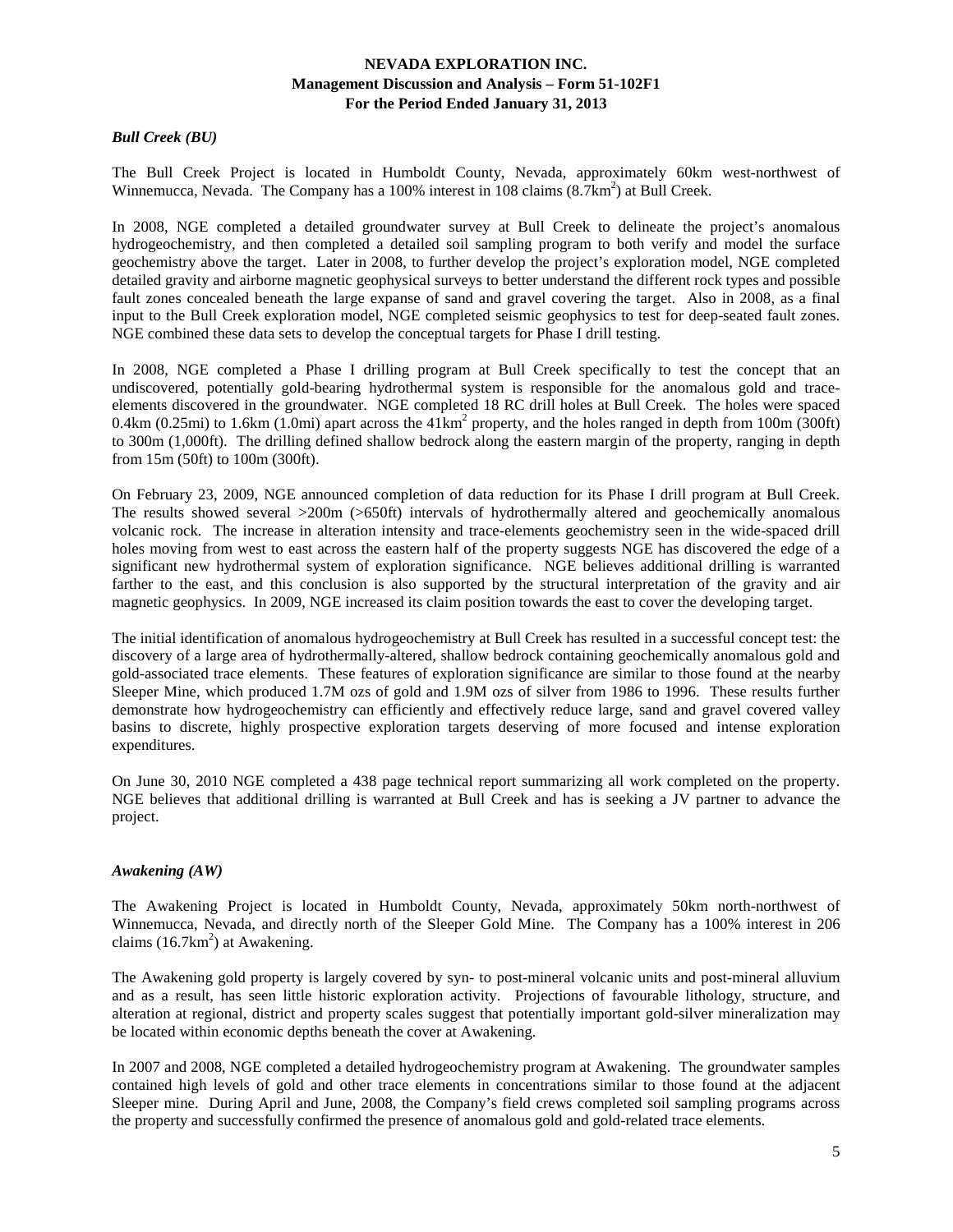Also in 2008, NGE acquired approximately  $85 \text{km}^2$  (33mi<sup>2</sup>) of high quality gravity geophysics data and approximately 173 km<sup>2</sup> (67 m<sup>2</sup>) of air magnetic data. The gravity geophysical survey was collected to delineate depth to metasedimentary and granitic bedrock, potential thickness of preserved rhyolitic volcanic rocks, and the location and orientation of prominent lithologic offsets that might be indicative of major fault zones. The detailed air magnetic survey was completed to be used in conjunction with the gravity data to define magnetically anomalous volcanic lithologies and zones of hydrothermal and/or structural magnetite destruction that might be indicative of major fault zones and possible hydrothermal alteration.

The results of the geochemistry and geophysical programs combined to improve NGE's exploration model and demonstrated that Awakening is a compelling target. In 2008, NGE commenced a Phase I RC drilling program at the Awakening property but drilling was suspended due to drilling difficulties.

During 2009, NGE completed detailed geologic mapping at a scale of 1:10,000 in the northern-most Slumbering Hills along the eastern edge of Awakening.

In March, 2010, the Company completed a 258 page technical report summarizing all work completed on the property and began discussions with potential JV partners.

On June 4, 2010, Northgate Minerals Corp. ("Northgate") (TSX: NGX, NYSE Amex: NXG) and NGE announced the completion and execution of an Exploration and Option to Enter Joint Venture Agreement ("Agreement") on NGE's Awakening Gold Project ("Property"), in Humboldt County, Nevada. The Agreement granted Northgate the option to earn an initial 51% interest in the Property by spending USD\$4,100,000 in exploration and making additional cash payments totaling USD\$436,000 over five years. If Northgate completed the initial 51% earn-in, it had the option to earn an additional 14%, for a total of 65%, by completing a feasibility report on the Property.

In early 2011, NGE completed a 10 hole, 1,573 metre (5,160 feet), Phase I drilling program on the Shine Claims within the Awakening Project, north of the Sleeper Gold Mine in Humboldt County, Nevada. NGE has a mining lease and option to purchase agreement on the 15 Shine Claims from DIR Exploration, Inc. The Shine Claims lie within NGE's larger Awakening Project.

During 2011, Northgate completed a seven hole core drilling program totalling 2,194 metres (7,198 feet). In October, 2011, Northgate was acquired by AuRico Gold Inc. ("AuRico"). AuRico indicated to NGE that Northgate's drilling results at Awakening were not encouraging enough to warrant AuRico's continuation of the Agreement, and during the year ended April 30, 2012, AuRico elected to terminate the Agreement. AuRico retains no interest in the project.

NGE has received all results from the Company's drilling on the Shine claims and Northgate's drilling and is presently updating the project's exploration model with the new drilling data.

On July 1, 2008, the Company entered into a Mining Lease agreement with DIR Exploration Inc. on 15 claims  $(1.2km<sup>2</sup>)$ . Based on the results of work to date at the Awakening Project, the Company is focusing its exploration on areas within the claims controlled directly by NGE; accordingly, NGE terminated the Mining Lease during the period ended July 31, 2012.

### *Sand Pass (SP)*

The Sand Pass Project is located in Humboldt County, Nevada, approximately 10km north of Winnemucca, Nevada. The Company has a 100% interest in 89 claims (7.2km<sup>2</sup>) at Sand Pass, and on July 10, 2008, the Company entered into a Mining Lease agreement for another  $9.4 \text{km}^2$  with multiple parties, subject to a 2% NSR payable to the private landholders.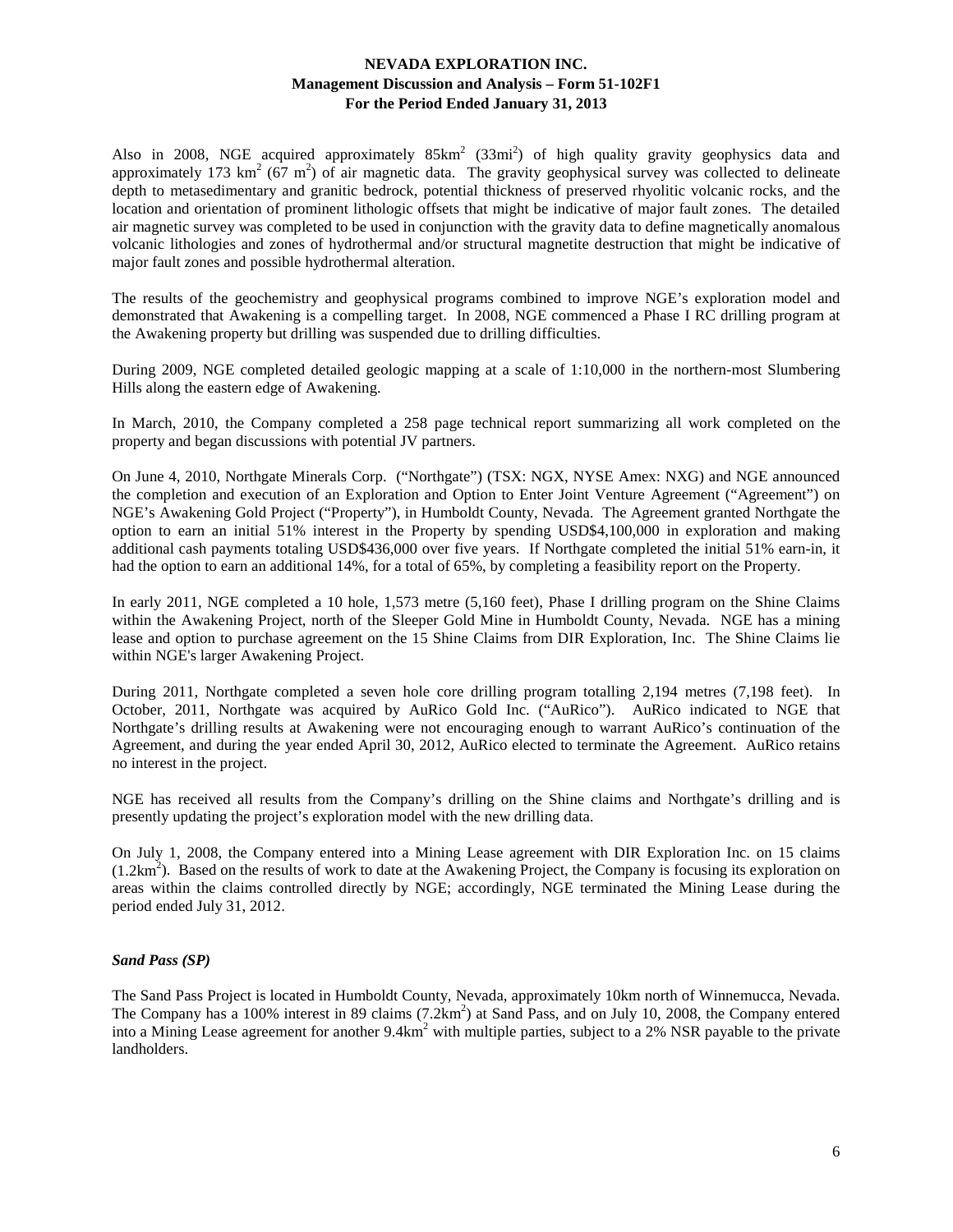Similar to NGE's other properties, Sand Pass is covered by post-mineral alluvium, and as a result, the area has seen very limited historic exploration activity. Based on the projections of favourable lithology, structure and alteration present at the regional, district and property scales, NGE believes the project has the potential to contain gold-silver mineralization within economic depths beneath the cover.

During 2007 and 2008, NGE completed both hydrogeochemistry and soil geochemistry sampling programs across Sand Pass and identified geochemical indications of potential gold mineralization. Following up on the successful geochemistry programs, in 2008, NGE completed detailed, district-scale gravity and air magnetic geophysical surveys also with positive results. NGE is now preparing a detailed technical report summarizing all work completed on the property. NGE will begin discussions with potential JV partners upon the completion of the technical report.

# *Rye Patch (RP)*

The Rye Patch Project is located in Pershing County, Nevada, approximately 30km northeast of Lovelock, Nevada. The Company has a 100% interest in 41 claims (3.3km<sup>2</sup>) at Rye Patch. On May 22, 2008, the Company entered into a Mining Lease Agreement on another 65 hectares with a private party, subject to a 2.0% NSR; and on July 21, 2008, the Company entered into a Mining Lease Agreement on an additional 16 hectares from another private party, also subject to a 2.0% NSR payable to a private landholder.

While the Rye Patch gold property is along the same West Humboldt Range structural trend responsible for both past and present producing gold mines, NGE's property has seen no historic exploration activity because it is largely covered by post-mineral alluvium. NGE's projections of favorable lithology, structure and alteration at the regional, district and property scales suggest that potentially important gold-silver mineralization may be located within economic depths beneath the cover at Rye Patch.

In 2007, NGE collected and analyzed groundwater samples across the project area and identified hydrogeochemical patterns that provided direct indications of potential gold mineralization. In 2008, NGE collected soil samples that confirmed the presence of anomalous concentrations of gold and gold-related trace elements in soils. In 2008, NGE completed a detailed, district-scale air magnetic geophysical survey, and in 2010, NGE completed a detailed gravity survey as well. NGE has systematically advanced the Rye Patch target through its staged exploration program and the combined datasets have delineated several compelling drill targets. NGE is presently preparing a detailed technical report summarizing all work completed on the property. NGE will begin discussions with potential JV partners upon the completion of the technical report.

### *Jungo (JU)*

The Jungo Project is located in both Humboldt and Pershing Counties, Nevada, approximately 60km west of Winnemucca, Nevada. The Company has a 100% interest in 108 claims  $(8.7 \text{km}^2)$  at Jungo. The Jungo property is largely covered by syn- to post-mineral volcanic units and post-mineral alluvium and has seen no historic exploration activity. NGE identified the Jungo target as part of its ongoing reconnaissance hydrogeochemistry sampling program. NGE has completed additional hydrogeochemistry sampling and examined the regional, district, and property scale lithology, structure and alteration, and NGE believes the results suggest favorable geology beneath the property and the potential for mineralization within economic depths.

# *Kelly Creek (KC)*

The Kelly Creek Project is located in Humboldt County, Nevada, approximately 40km north-northwest of Battle Mountain, Nevada. The Company has a 100% interest in 430 claims (34.8km<sup>2</sup>) at Kelly Creek. On October 1, 2009, the Company entered into a Mining Lease and Option to Purchase Agreement with Genesis Gold Corporation ("Genesis") to acquire a 100% interest of Genesis's Hot Pot Claims, which consist of 254 unpatented mineral claims  $(20.2 \text{km}^2)$ . Under the Agreement, the Company is the Operator and has the option to purchase 100% of the Genesis claims for USD\$1,500,000, subject to a 1.5% Net Smelter Return Royalty ("Royalty"). The Company also has the option to purchase one half of the royalty (0.75%) for USD\$750,000.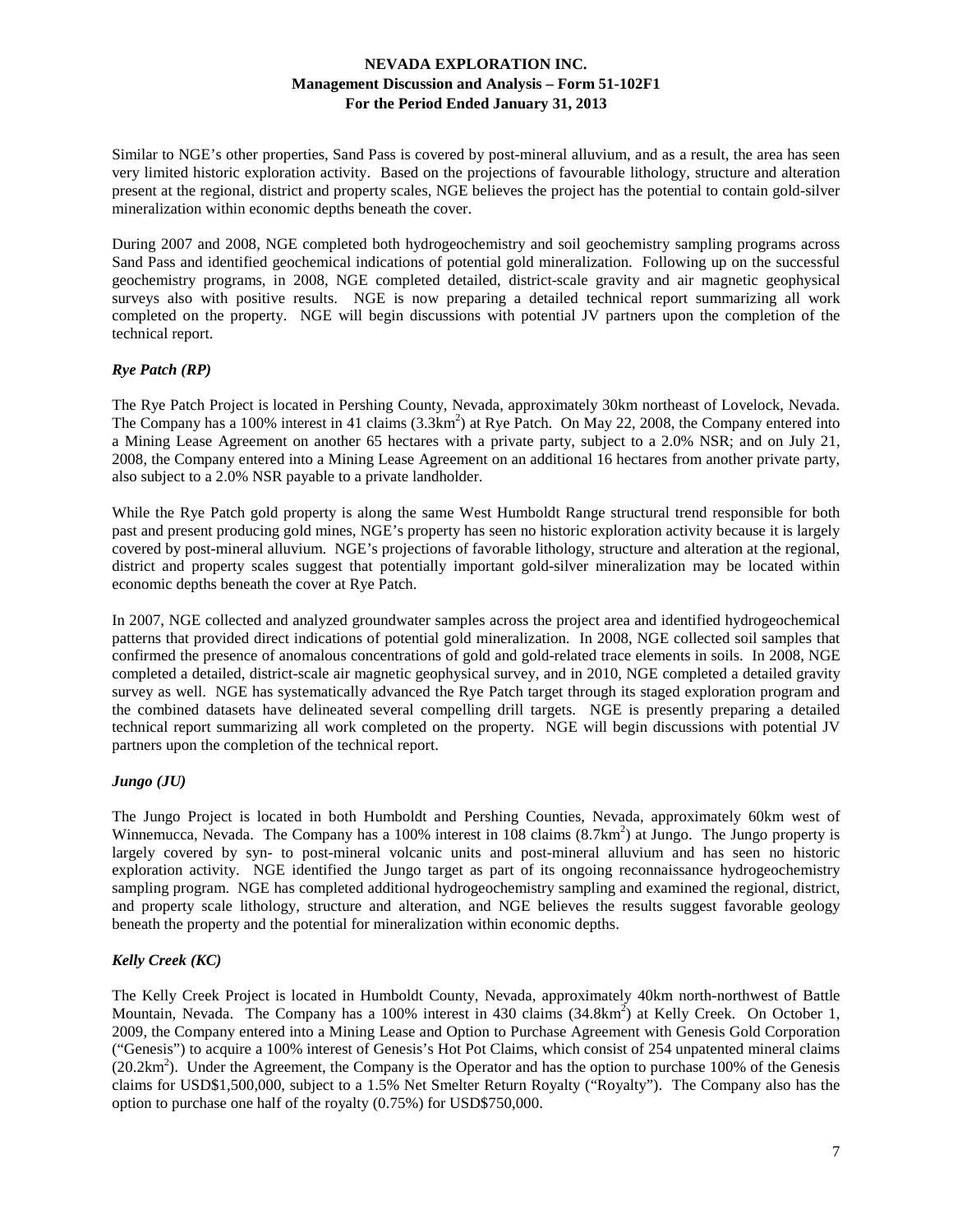The Kelly Creek project area is located in the prolific Kelly Creek Basin, between multi-million ounce gold deposits on the north (Twin Creeks, Getchell, Turquoise Ridge and Pinson) and south (Lone Tree, Marigold, Converse, Trenton Canyon and Copper Canyon). With the addition of Genesis's Hot Pot claims, NGE is now one of the largest property holders in the Kelly Creek Basin, along with Newmont Mining Corporation, which controls the majority of the alternating sections. However, despite its close proximity to world class gold deposits, the Kelly Creek project area has seen very limited historic exploration activity because the Basin's bedrock is largely covered by syn- to post-mineral volcanic units and post-mineral alluvium.

During 2007 and 2008, NGE completed a large scale reconnaissance hydrogeochemistry sampling program across the Kelly Creek Basin and successfully delineated a significant area of anomalous hydrogeochemistry similar to that surrounding the adjacent gold mines. A detailed gravity geophysical survey was completed in 2010 with positive results confirming the presence of shallow bedrock over the large area.

NGE believes the hydrogeochemistry and gravity geophysics collected to date, as well as the favorable regional, district and property scale lithology, structure and alteration, indicate a strong potential for covered gold mineralization beneath the Kelly Creek project area. NGE expects the next phases of work at Kelly Creek to include detailed air magnetic geophysics, additional groundwater sampling, and seismic geophysics.

### *Whiskey Flats (WF)*

The Whiskey Flats Project is located in Mineral County, Nevada, approximately 20km south of Hawthorne, Nevada. The Company has a 100% interest in 99 claims  $(8.0 \text{km}^2)$  at Whiskey Flats.

The Whiskey Flat property is largely covered by syn- and post-mineral alluvium and has seen no historic exploration activity. Projections of favorable lithology, structure and alteration at regional, district and property scales suggest that potentially important gold-silver mineralization may be located within economic depths beneath the cover. In 2008, NGE completed a preliminary hydrogeochemistry sampling program across the property and the results show anomalous concentrations of gold and other trace elements, which NGE considers to be a good indication of potential covered gold mineralization. In 2009, NGE completed a detailed, district-scale air magnetic geophysical survey, and in 2011, NGE completed a detailed gravity survey as well.

## *Summary of Project Work Completed to Date*

To date, NGE has completed: detailed hydrogeochemistry sampling on all nine (9) properties; detailed soil chemistry on five (5) properties; detailed air magnetic geophysics on six (6) properties; detailed gravity geophysics on eight (8) properties; and Phase I drilling on four (4) properties. The Company's management believes the results to date at each of the properties are encouraging and justify additional exploration expenditures. The table below summarizes the completion dates for the referenced work.

| <b>PROPERTY</b>          | Water<br><b>Chemistry</b> | Soil<br><b>Chemistry</b> | <b>Geophysics</b> | <b>Phase I</b><br><b>Drilling</b> |
|--------------------------|---------------------------|--------------------------|-------------------|-----------------------------------|
| <b>Fletcher Junction</b> | 2005                      |                          | 2012              | 2008                              |
| Hot Pot                  | 2007                      | 2007                     | 2008              | 2008                              |
| <b>Bull Creek</b>        | 2008                      | 2008<br>2008             |                   | 2008                              |
| Awakening                | 2008                      | 2008                     | 2008              | 2011                              |
| <b>Sand Pass</b>         | 2007                      | 2008                     | 2008              |                                   |
| <b>Rye Patch</b>         | 2007                      | 2008                     | 2010              |                                   |
| Jungo                    | 2008                      |                          | 2008              |                                   |
| <b>Kelly Creek</b>       | 2007                      |                          | 2010              |                                   |
| <b>Whiskey Flats</b>     | 2008                      |                          | 2011              |                                   |
| <b>TOTAL</b>             | 9                         | 5                        | 9                 | $\overline{4}$                    |

For a summary of NGE's property expenditures to date, please refer to Note 7 in the associated financial statements.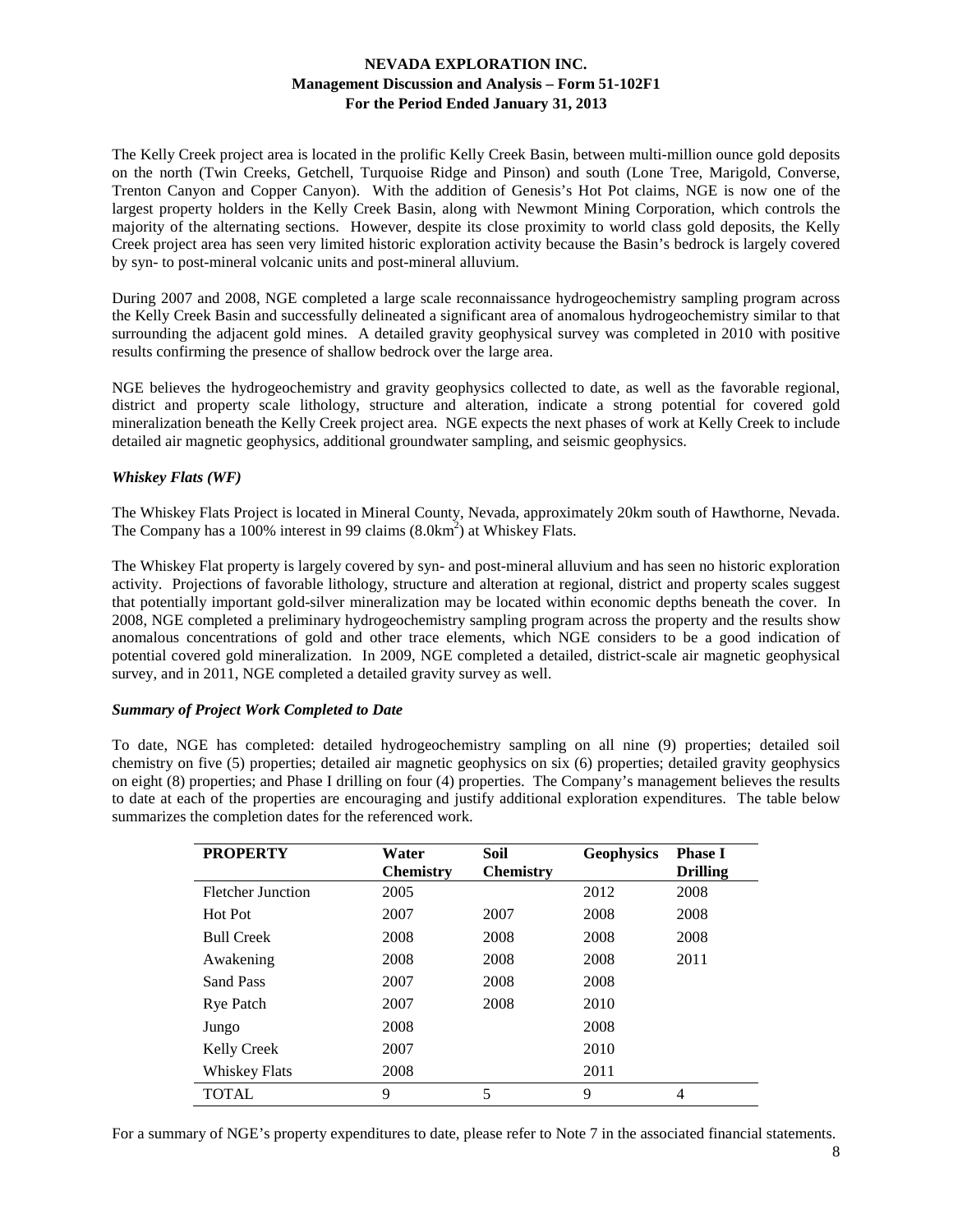# **OTHER EXPLORATION PARTNERSHIPS**

In addition to advancing its own projects, NGE is using its hydrogeochemistry expertise and equipment to work with other companies on other projects. These exploration partnerships allow NGE to leverage its significant investment in its hydrogeochemistry program to expose NGE's shareholders to the upside of more projects, as well as to provide NGE revenue to offset its operating expenses.

### *McEwen Mining Inc. at Gold Bar and Tonkin*

On June 6, 2011, NGE announced that US Gold Corporation, now McEwen Mining Inc, ("MMI") has engaged NGE to conduct a hydrogeochemistry exploration program on MMI's large land position surrounding its Gold Bar and Tonkin Properties in Nevada ("Project Area").

MMI's Gold Bar and Tonkin Properties are located on the south-central part of the prolific Eureka-Battle Mountain gold trend in north-central Nevada. MMI's land position is located approximately 16 km (10 miles) SE of Barrick's Cortez gold mine complex (39 MMOz as of September 7, 2011) and approximately 35 km (22 miles) NW of Barrick's Ruby Hill gold mine (1.1 MMOz as of December 31, 2010). The Project Area totals approximately 430  $km<sup>2</sup>$  (165 mi<sup>2</sup>) and contains considerable areas of highly prospective but covered bedrock. MMI has chosen to work with NGE specifically because of NGE's expertise in exploring for gold mineralization in covered bedrock settings using its industry leading hydrogeochemistry exploration technology.

Under the agreement, NGE will complete a groundwater sampling and analysis program across the Project Area to identify new exploration targets, and in return, MMI will pay NGE agreed upon rates for its services, as well as grant to NGE a 0.5 to 1.0% Net Smelter Return Royalty on resources within the Project Area that are not already contained in NI 43-101 compliant resource areas referred to in reports published prior to the date of the agreement.

### *McEwen Mining Inc. Generative Agreement*

On February 27, 2012, the Company announced the signing of second agreement with MMI, a two-year Exploration Agreement (the "Agreement") to generate new gold projects in a 25,000 hectare (95 sq mi) study area in north central Nevada (the "AOI") using NGE's hydrogeochemistry exploration technology.

Under the Agreement, MMI has engaged NGE to complete a hydrogeochemistry sampling program across the large AOI to indentify and delineate discrete new target areas in exchange for a service fee. Any projects that MMI acquires within the AOI will be deemed Designated Properties. Upon acquiring a Designated Property, MMI will pay NGE the greater of \$25,000 USD or \$100 USD per claim, and grant NGE a 30% carried interest in the Designated Property. MMI will be the manager of the Designated Properties, will have sole discretion on the nature and timing of all exploration and development activities at the Designated Properties, and will be solely responsible for payment of all costs incurred in respect of the Designated Properties. If MMI elects to continue to maintain a Designated Property, MMI will pay NGE \$100,000 USD on the first through fourth anniversaries of acquiring the Designated Property, and then \$250,000 USD on each subsequent anniversary. If MMI completes a Production Decision Report on a Designated Property that MMI deems sufficient to base a decision to commence production, the Designated Property will advance under a Joint Venture agreement.

On September 24, 2012, the Company announced that MMI has elected to designate a new gold project in Grass Valley, Nevada, as a Designated Property. The Grass Valley Project consists of approximately 59 square kilometres (23 sq mi) of unpatented mining claims and is located along the western side of Grass Valley in central Nevada, approximately 16 kilometres (10 mi) south of Barrick Gold Corp.'s Cortez Hills, the world's largest primary gold producer in 2011. As per the terms of the Exploration Agreement, McEwen Mining has granted NGE a 30% carried interest in the property.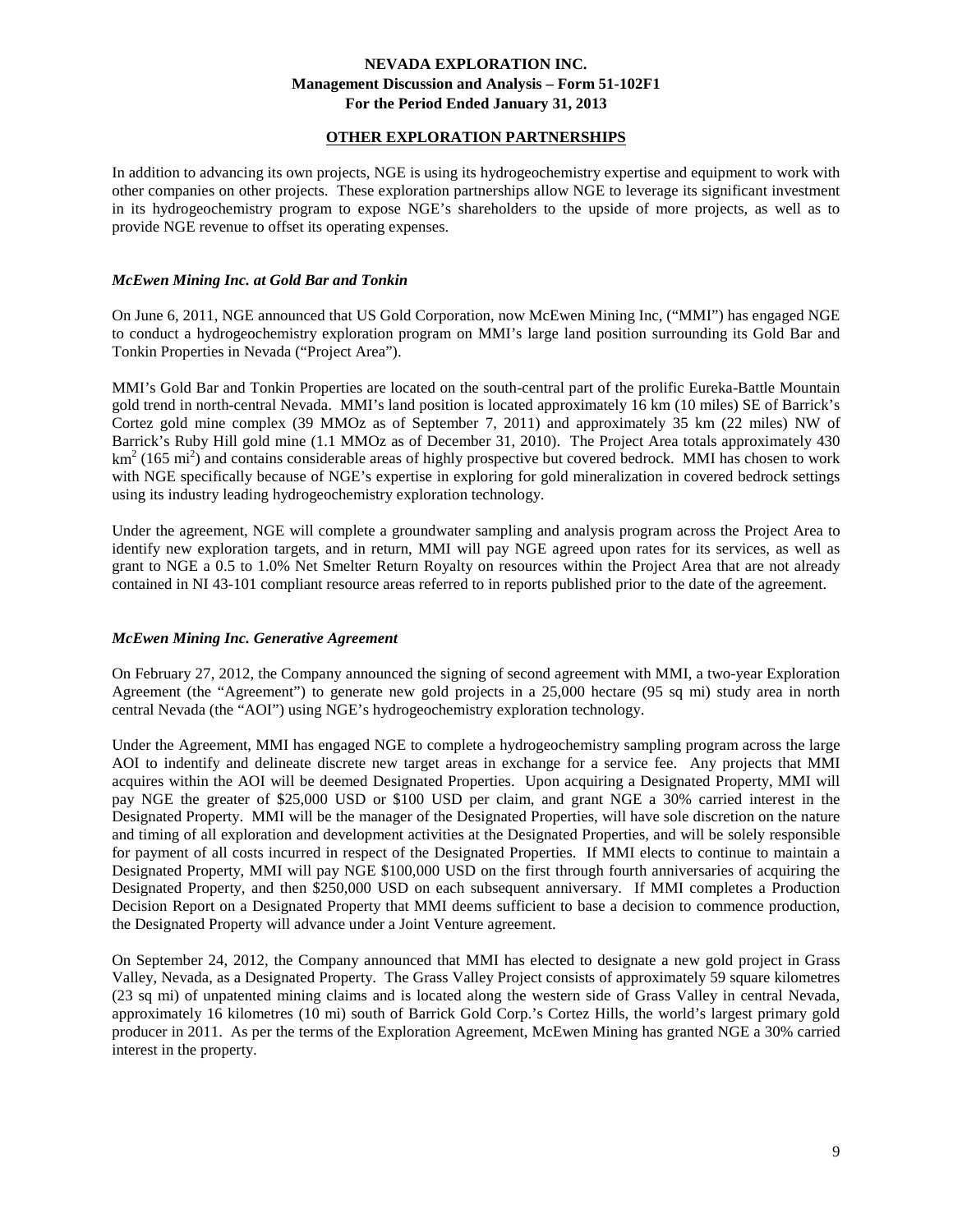# **RESULTS OF OPERATIONS**

#### *Revenue*

NGE generated \$167,679 (2012 - \$523,224) revenues from project management and consulting activities and received \$72,516 (2012 - \$Nil) in option payments for the period ended January 31, 2013. The Company continues to expend its resources searching for and advancing properties that may contain economic resources that would allow the Company to option or sell its interests, or to set up profitable mining operations.

### *Operating Expenses*

During the period ended January 31, 2013, NGE's net losses were \$598,445 compared to \$633,533 for the period ended January 31, 2012. The decrease in losses was due to decreased professional fees, consulting fees, investor relations activities, share-based payments, and project management and consulting expenses.

General exploration costs during the period ended January 31, 2013, were \$46,190, compared to \$5,678 for the period ended January 31, 2012. These costs are costs related to generative exploration rather than to any specific property and therefore expensed.

Professional fees, consulting, and investor relations costs during the period ended January 31, 2013, were \$144,918, compared to \$202,194 for the period ended January 31, 2012. The decrease is due to decreased legal, investor relations and accounting fees.

Project management and consulting expenses during the period ended January 31, 2013, were \$61,085 compared to \$226,946 for the period ended January 31, 2012. The decrease is due to decreased project management and consulting work performed.

Salaries and related expenses during the period ended January 31, 2013, were \$314,365, compared to \$334,848 for the period ended January 31, 2012.

The total share-based payment for the period ended January 31, 2013, was \$109,436 compared to \$192,022 for the period ended January 31, 2012. Share-based payment consists of options granted in the current year and options granted in prior years that vested during the year.

### *Selected Annual Information*

The following table provides a brief summary of the Company's financial operations. For more detailed information, refer to the financial statements.

|                                  | Year Ended<br>April 30,<br>2012 |     | Year Ended<br>April 30,<br>2011 |
|----------------------------------|---------------------------------|-----|---------------------------------|
| Total revenues                   | \$<br>543,971                   | - S | 125,669                         |
| Net loss                         | (854,904)                       |     | (1,331,595)                     |
| Basic and diluted loss per share | (0.01)                          |     | (0.01)                          |
| Total assets                     | 7,076,791                       |     | 5,900,873                       |
| Total long-term liabilities      |                                 |     | 6,882                           |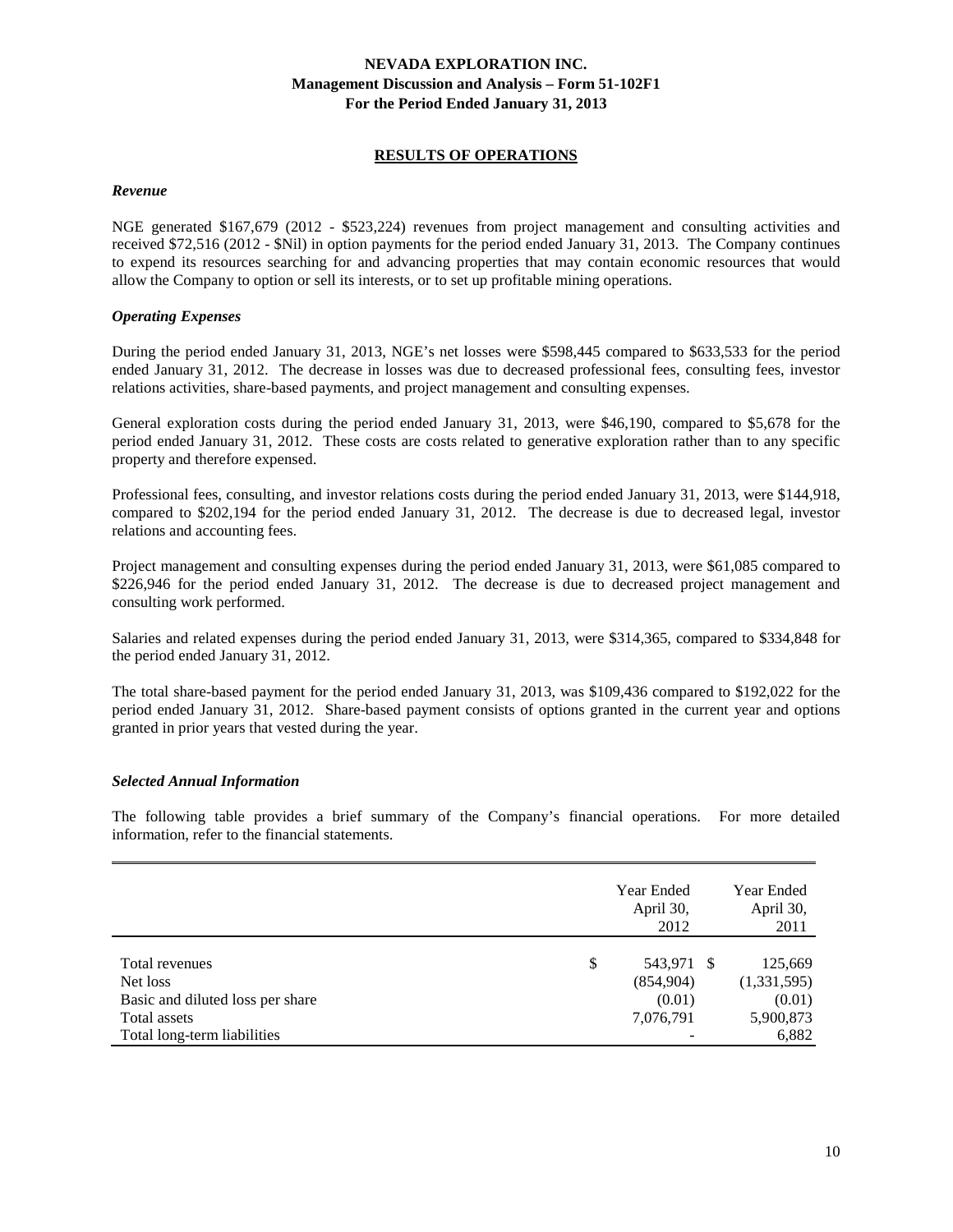### *Summary of Quarterly Results*

|                                   | Three Month   |              | Three Month   |              | Three Month   |              |               | Three Month  |
|-----------------------------------|---------------|--------------|---------------|--------------|---------------|--------------|---------------|--------------|
|                                   | Period Ended  |              | Period Ended  |              |               | Period Ended |               | Period Ended |
|                                   |               | January 31,  |               | October 31,  |               | July 31,     |               | April 30,    |
|                                   |               | 2013         |               | 2012         |               | 2012         |               | 2012         |
|                                   |               |              |               |              |               |              |               |              |
| <b>Total assets</b>               | $\mathcal{S}$ | 7,486,066    | <sup>\$</sup> | 6,787,205    | <sup>\$</sup> | 6,991,339    | \$            | 7,076,791    |
| Exploration and evaluation assets |               | 6,349,553    |               | 6,367,182    |               | 6,178,755    |               | 6,002,903    |
| Working capital (deficiency)      |               | 814,823      |               | 35,249       |               | 325,856      |               | 577,500      |
| Equity                            |               | 7,385,221    |               | 6,632,997    |               | 6,430,084    |               | 6,835,944    |
| Revenues                          |               | 44,357       |               | 133,794      |               | 62,559       |               | 20,426       |
| Net loss                          |               | (262, 542)   |               | (150, 174)   |               | (185, 729)   |               | (221, 371)   |
| Loss per share                    |               | (0.00)       |               | (0.00)       |               | (0.00)       |               | (0.00)       |
|                                   |               |              |               |              |               |              |               |              |
|                                   |               |              |               |              |               |              |               |              |
|                                   |               | Three Month  |               | Three Month  |               | Three Month  |               | Three Month  |
|                                   |               | Period Ended |               | Period Ended |               | Period Ended |               | Period Ended |
|                                   |               | January 31,  |               | October 31,  |               | July 31,     |               | April 30,    |
|                                   |               | 2012         |               | 2011         |               | 2011         |               | 2011         |
|                                   |               |              |               |              |               |              |               |              |
| <b>Total assets</b>               | \$            | 6,520,059    | <sup>\$</sup> | 6,536,335    | <sup>\$</sup> | 6,423,175    | <sup>\$</sup> | 5,900,873    |
| Exploration and evaluation assets |               | 6,081,083    |               | 6,041,726    |               | 5,474,320    |               | 5,487,184    |
| Working capital                   |               | (123, 361)   |               | 41.549       |               | 479,031      |               | 36,108       |
| Equity                            |               | 6,174,414    |               | 6,294,026    |               | 6,152,115    |               | 5,743,484    |
| Revenues                          |               | 221,693      |               | 81,923       |               | 219,929      |               | 37,222       |
| Net loss                          |               | (165, 372)   |               | (423, 485)   |               | (44,676)     |               | (250,066)    |
| Loss per share                    |               | (0.00)       |               | (0.01)       |               | (0.00)       |               | (0.00)       |

### **ASSETS & LIABILITIES**

Deposits for land reclamation also add to the Company's asset base. Deposits as at January 31, 2013 are \$94,034. These deposits (bonds) are required by the U.S Bureau of Land Management (BLM) and US Forest Service (USFS) to ensure that reclamation and clean-up work on NGE's properties will be completed to the satisfaction of the BLM and the USFS. NGE has completed all required BLM reclamation work to date, including dirt-work and seeding, and has to wait for vegetation to regrow before 100% of the bonds will be released.

### **LIQUIDITY AND CAPITAL RESOURCES**

### *Liquidity*

The Company has financed its operations primarily through the issuance of common shares. The Company continues to seek capital through various means including the issuance of equity and/or debt.

The financial statements have been prepared on a going concern basis which assumes that the Company will be able to realize its assets and discharge its liabilities in the normal course of business for the foreseeable future. The continuing operations of the Company are dependent upon its ability to continue to raise adequate financing.

Net cash used by operating activities for the period ended January 31, 2013 was \$607,809 compared to \$285,713 during the period ended January 31, 2012 and consists primarily of the operating loss and changes in non-cash working capital items.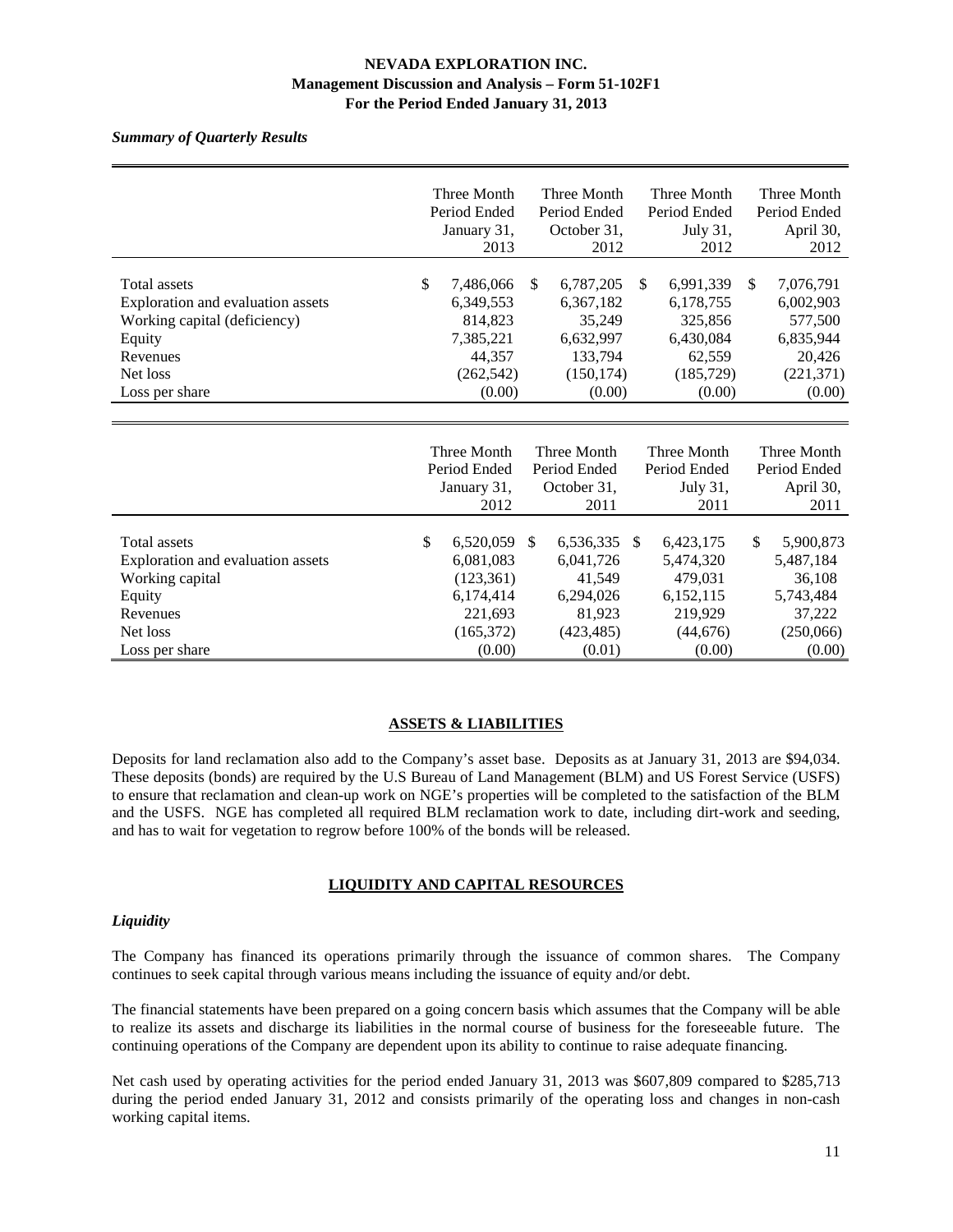Net cash used by investing activities for the period ended January 31, 2013 was \$309,572 compared to \$297,653 used during the period ended January 31, 2012. The difference is due to decreased option payments received.

Net cash provided by financing activities for the period ended January 31, 2013 was \$950,196 compared to cash provided of \$513,571 during the period ended January 31, 2012. The difference is attributable to financings during the period ended January 31, 2013.

#### *Capital Resources*

During the period ended January 31, 2013, the Company settled outstanding indebtedness to a vendor of \$20,000 through the issuance of 200,000 common shares of the Company at a deemed price of \$0.10 per common share, and the Company issued 50,049 common shares of the Company at a deemed price of \$0.11 per common share as part the annual payment due under a mineral lease to the property owner..

#### *Off Balance Sheet Arrangements*

As at January 31, 2013, NGE had no off balance sheet arrangements such as guaranteed contracts, contingent interests in assets transferred to an entity, derivative instrument obligations or any instruments that could trigger financing, market or credit risk to NGE.

### **RELATED PARTY TRANSACTIONS**

During the period ended January 31, 2013, the Company paid or accrued \$48,800 (2011 - \$67,200) in professional fees to a firm in which the Chief Financial Officer of the company is a partner.

During the period ended January 31, 2013, the Company granted 1,000,000 stock options to independent directors of the Company. The options resulted in \$97,959 in shares based compensation expense.

During the period ended January 31, 2013, the Company entered into an Exploration and Option to Joint Venture Agreement with Spruce Ridge Resources Ltd. ("Spruce Ridge") on the Company's Fletcher Junction Project. Project and received 170,068 shares as partial payment on the option. A Director of the Company is also an Officer and Director of Spruce Ridge.

The amounts due to related parties are as follows:

|                                                        |  | April 30,<br>2012 |        |
|--------------------------------------------------------|--|-------------------|--------|
| Firm of which the Chief Financial Officer is a partner |  | 15.000            | 32,136 |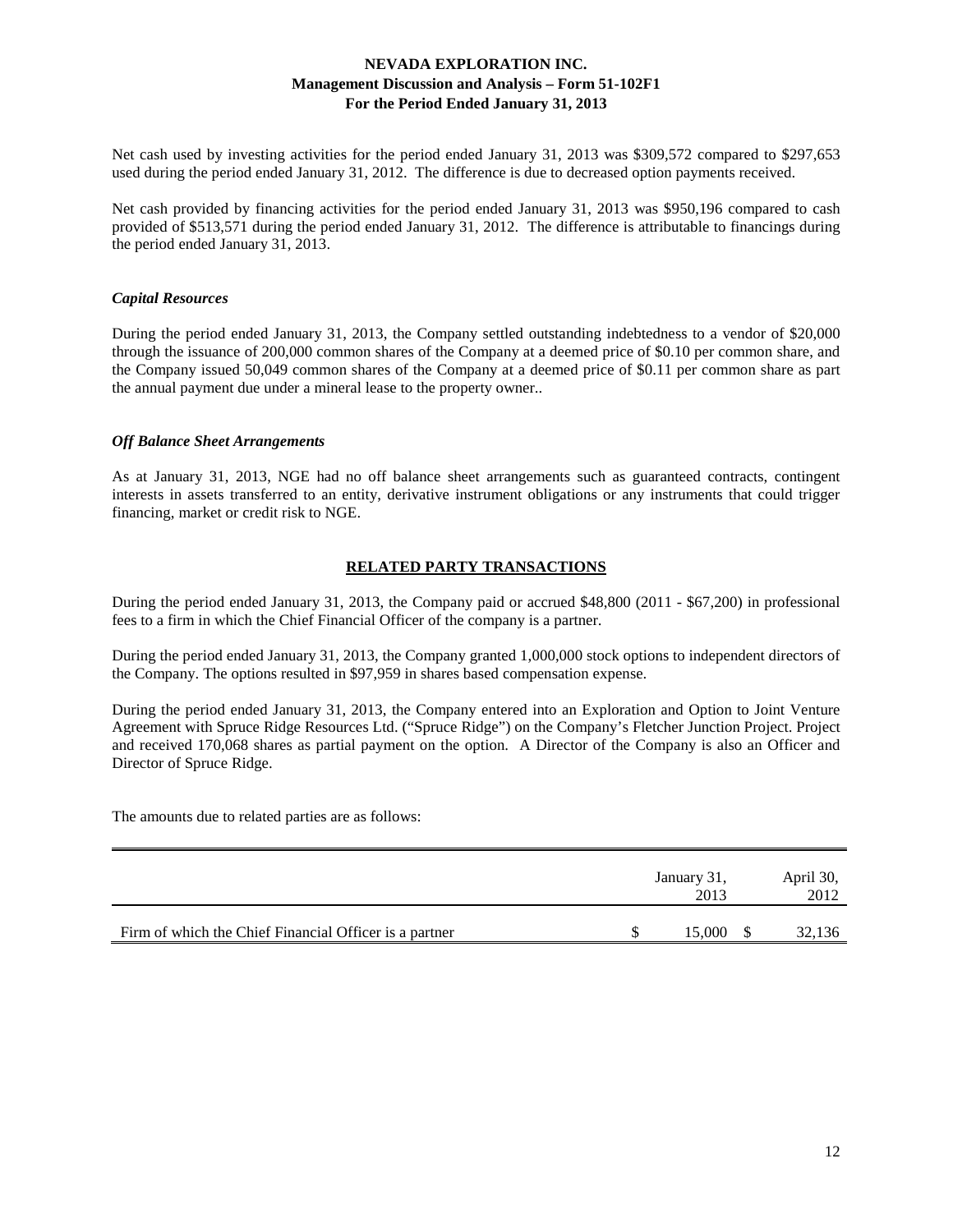# **KEY MANAGEMENT COMPENSATION**

Key management personnel is defined as those persons having authority and responsibility for planning, directing and controlling activities of the Company, directly or indirectly including any director (whether executive or otherwise) of the Company. The Company's key management personnel include the following: Chief Executive Officer, Chief Operating Officer, and Vice President of Corporate Development.

Remuneration of key management of the Company was as follows:

|                                                                                        | Nine Months<br>Ended<br>January 31,<br>2013 |     | Nine Months<br>Ended<br>January 31,<br>2012 |
|----------------------------------------------------------------------------------------|---------------------------------------------|-----|---------------------------------------------|
| Salaries and benefits<br>Share-based payment *                                         | \$<br>256,320                               | S   | 255,719<br>14,300                           |
| 4.01<br>$\cdots$ $\cdots$<br>$\sim$ $\sim$<br>.<br>$\sim$ 1.000 $\sim$<br>$\mathbf{r}$ | \$<br>256,320                               | \$. | 270,019                                     |

\* Share-based payment is the fair value of options granted and vested to key management personnel.

#### **DISCLOSURE OF OUTSTANDING SHARE DATA**

As at March 19, 2013, the Company has 118,065,900 common shares issued and outstanding and has the following stock options and warrants outstanding:

|                 | Number     | Exercise |                    |  |
|-----------------|------------|----------|--------------------|--|
|                 | of Options | Price    | <b>Expiry Date</b> |  |
|                 |            |          |                    |  |
| <b>Stock</b>    | 200,000    | 0.15     | June 10, 2013      |  |
| options         | 250,000    | 0.16     | September 30, 2014 |  |
|                 | 900,000    | 0.10     | September 30, 2014 |  |
|                 | 600,000    | 0.10     | November 17, 2014  |  |
|                 | 3,100,000  | 0.10     | December 31, 2015  |  |
|                 | 2,250,000  | 0.10     | August 9, 2016     |  |
|                 | 600,000    | 0.10     | September 25, 2017 |  |
|                 | 500,000    | 0.12     | December 4, 2017   |  |
|                 | 8,400,000  |          |                    |  |
|                 |            |          |                    |  |
| <b>Warrants</b> | 5,278,000  | 0.14     | April 16, 2014     |  |
|                 | 5,369,200  | 0.15     | December 24, 2013  |  |
|                 | 10,647,200 |          |                    |  |
|                 |            |          |                    |  |
|                 |            |          |                    |  |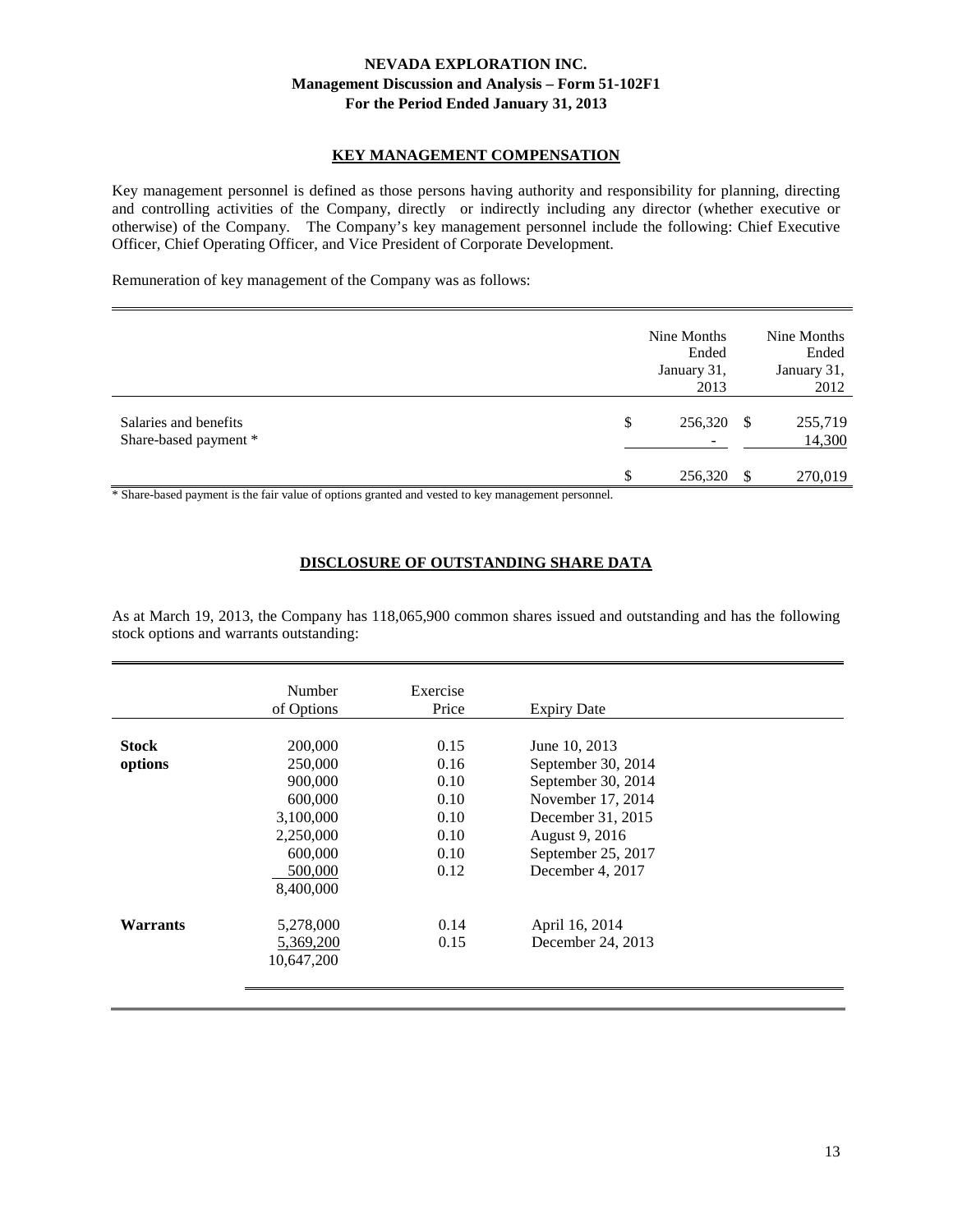#### **FINANCIAL INSTRUMENTS AND FIANCIAL RISK FACTORS**

#### *Risk Management Policies*

The Company is exposed to risk due to the nature of its financial instruments. Risk management is the responsibility of management and the Company did not use derivative instruments.

#### *Fair Value*

Financial instruments measured at fair value are classified into one of three levels in the fair value hierarchy according to the relative reliability of the inputs used to estimate the fair values. The three levels of the fair value hierarchy are:

Level 1 – Unadjusted quoted prices in active markets for identical assets or liabilities;

Level 2 – Inputs other than quoted prices that are observable for the asset or liability either directly or indirectly; and

Level 3 – Inputs that are not based on observable market data.

The carrying value of cash, amounts receivable (excluding HST receivable), loans receivable, deposits and bonds, obligations under capital lease and accounts payable and accrued liabilities approximated their fair value because of the short-term nature of these instruments.

#### **Financial risk factors**

The Company's risk exposures and the impact on the Company's financial instruments are summarized below:

#### *Credit risk*

Credit risk is the risk of loss associated with a counterparty's inability to fulfill its payment obligations. The Company's credit risk is primarily attributable to cash. Management believes that the credit risk concentration with respect to cash is remote as it maintains accounts with highly-rated financial institutions.

#### *Liquidity risk*

Liquidity risk is the risk that the Company will not be able to meet its financial obligations as they fall due. The Company manages liquidity risk through the management of its capital structure and financial leverage, as outlined in below ("Capital Disclosures"). It also manages liquidity risk by continuously monitoring actual and projected cash flows. The Board of Directors reviews and approves the Company's operating and capital budgets, as well as any material transactions out of the normal course of business.

As at January 31, 2013, the Company had a cash balance of \$798,036 (April 30, 2012 - \$777,826) to settle current liabilities of \$100,845 (April 30, 2012 - \$240,847).

#### *Foreign country risk*

Country risk is the risk associated with changes in the business environment that could affect the profits or the value of the assets in a specific country. The Company's exploration activities are located in the United States, and while it does not foresee country risk as being problematic, the country risk is out of the control of the Company.

#### *Market risk*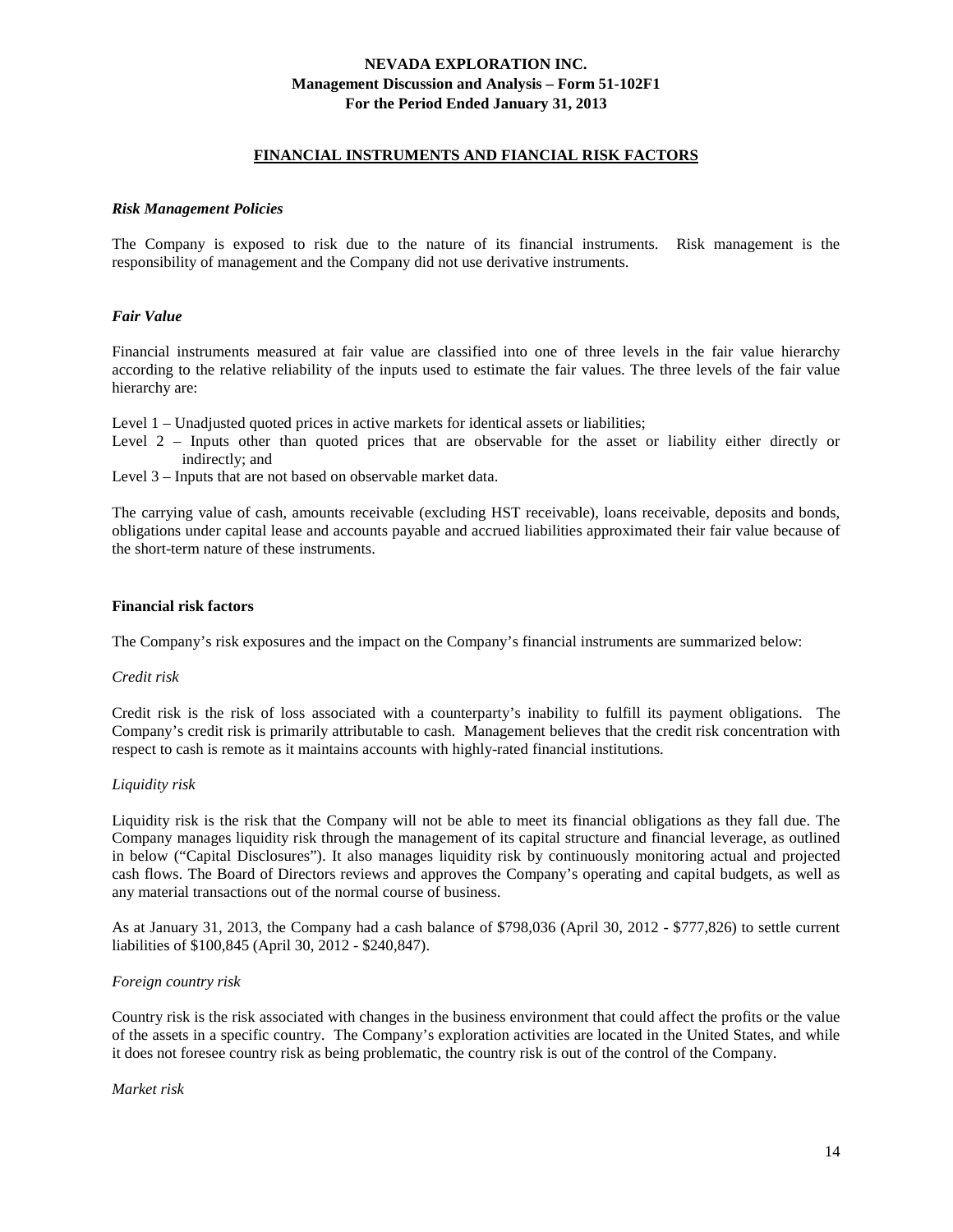Market risk is the risk of loss that may arise from changes in market factors such as interest rates, foreign exchange rates, and commodity and equity prices.

(a) Interest rate risk

The Company is exposed to interest rate risk to the extent that the cash maintained at the financial institutions is subject to floating rate of interest. The interest rate risks on cash and on the Company's obligations are not considered significant.

(b) Foreign currency risk

The Company is exposed to financial risk arising from fluctuations in foreign exchange rates and the degree of volatility of these rates. A significant portion of the Company's expenses is denominated in US dollars. Consequently, certain assets, liabilities and operating expenses are exposed to currency fluctuations. The Company does not use derivative instruments to reduce its exposure to foreign currency risk.

|                                                             | <b>CDN</b>                              | US                                      |
|-------------------------------------------------------------|-----------------------------------------|-----------------------------------------|
| Current assets<br>Non-current assets<br>Current liabilities | \$<br>224,172<br>6,558,898<br>(69, 623) | \$<br>224,352<br>6,564,149<br>(69, 679) |
|                                                             | \$<br>6,713,447                         | 6,718,822                               |

#### *Net exposure*

Based on the above net exposures as at January 31, 2013, and assuming all other variables remain constant, a 1% change in the value of the US dollar against the Canadian dollar would result in an increase/decrease of \$67,134 in profit or loss.

#### **CAPITAL DISCLOSURES**

In order to maintain its capital structure, the Company, is dependent on equity funding and when necessary, raises capital through the issuance of equity instruments, primarily comprised of common shares and incentive stock options. In the management of capital, the Company includes the components of shareholders' equity as well as cash.

The Company prepares annual estimates of exploration expenditures and monitors actual expenditures compared to the estimates to ensure that there is sufficient capital on hand to meet ongoing obligations. The Company's investment policy is to invest any excess cash in highly liquid short-term deposits with terms of one year or less and which can be liquidated after thirty days without interest penalty. The Company currently has insufficient capital to fund its exploration programs and is reliant on completing equity financings to fund further exploration. The Company is not subject to any externally imposed capital requirements.

There were no changes in the Company's approach to capital management during the period ended October 31, 2012

#### *Financial liabilities*

Accounts payable and accrued liabilities, and finance lease obligations are classified as financial liabilities and are measured at face value. Management has determined that the face value of financial liabilities approximates fair value due to the expected short-term maturity of the debts.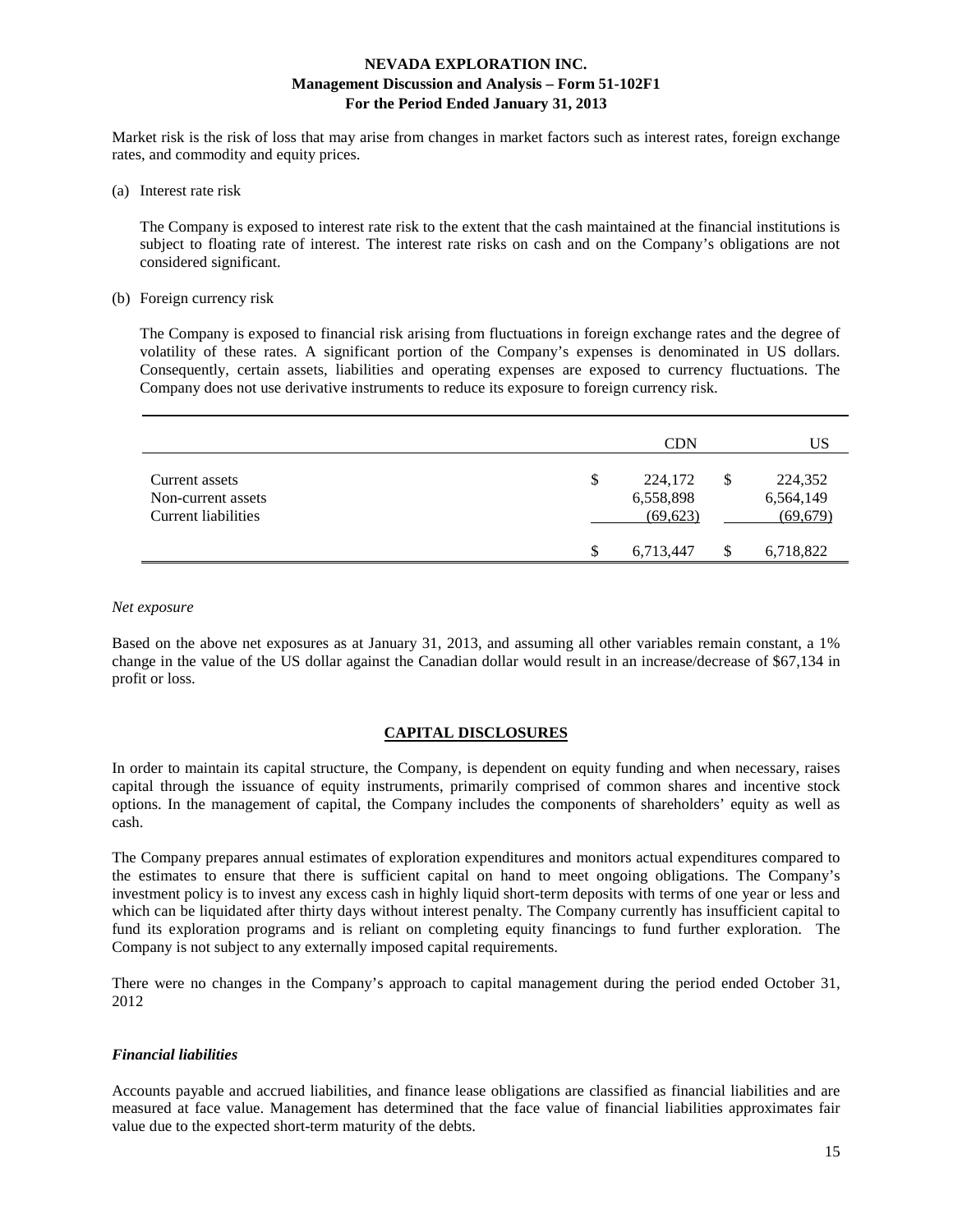The Company's financial liabilities primarily constitute trade payables owing to both arms' length and related parties. These are unsecured and, excepting normal trade credit terms, are due on demand.

The Company believes the fair value of its financial liabilities approximate their carrying values primarily due to their short-term nature. There are no quoted market prices from active markets for any of the financial liabilities held by the Company and thus fair values were assessed using valuation techniques consistent with International Financial Reporting Standards. The Company intends to reduce its financial liabilities by re-financing through additional share issuances.

# **RISKS AND UNCERTAINTIES**

In conducting its business of mineral exploration, NGE is subject wide variety of known and unknown risks, uncertainties and other factors which may affect the results, performance or achievement of the Company. Such risks and factors include, among others: risks related to the actual results of current and future exploration activities; future prices for gold, silver, and other commodities; environmental risks and hazards; the Company's lack of substantial revenue; the Company's ongoing need to raise money through equity financings; increases to operating, labour, and supply costs; and changes to government regulation, taxes, and fees. Although the Company attempts to identify and plan for these important factors that could affect results materially, the Company cautions the reader that the above list of risk factors is not exhaustive there may be other factors that cause results to differ from anticipated, estimated, or intended results.

Ultimately, there can be no guarantee that the Company will be successful in making an economic mineral discovery.

### **LIST OF DIRECTORS AND OFFICERS**

Wade A. Hodges, President, CEO and Director Cyrus Driver, CFO and Director Kenneth Tullar, COO and Director Jennifer Boyle, Director John Ryan, Director Antonio Ponte, Director Dr. John E. Larson, Director James Buskard, Vice President Corporate Development and Corporate Secretary

# **GOING CONCERN OF OPERATIONS**

These consolidated financial statements have been prepared in accordance with International Financial Reporting Standards ("IFRS") on a going concern basis that presumes the realization of assets and discharge of liabilities in the normal course of business. There are material uncertainties related to adverse conditions and events that cast significant doubt on the Company's ability to continue as a going concern.

During the period ended January 31, 2013, the Company incurred a comprehensive loss of \$541,676 and as at that date, the Company had accumulated deficit of \$9,920,950, a working capital surplus of \$814,823 and negative cash flows from operations of \$607,809. These factors create material uncertainties that may cast significant doubt upon the Company's ability to continue as a going concern.

As is common with junior mining companies, the Company continues to seek capital through various means including the issuance of equity and/or debt to finance its on-going and planned exploration activities and to cover administrative costs.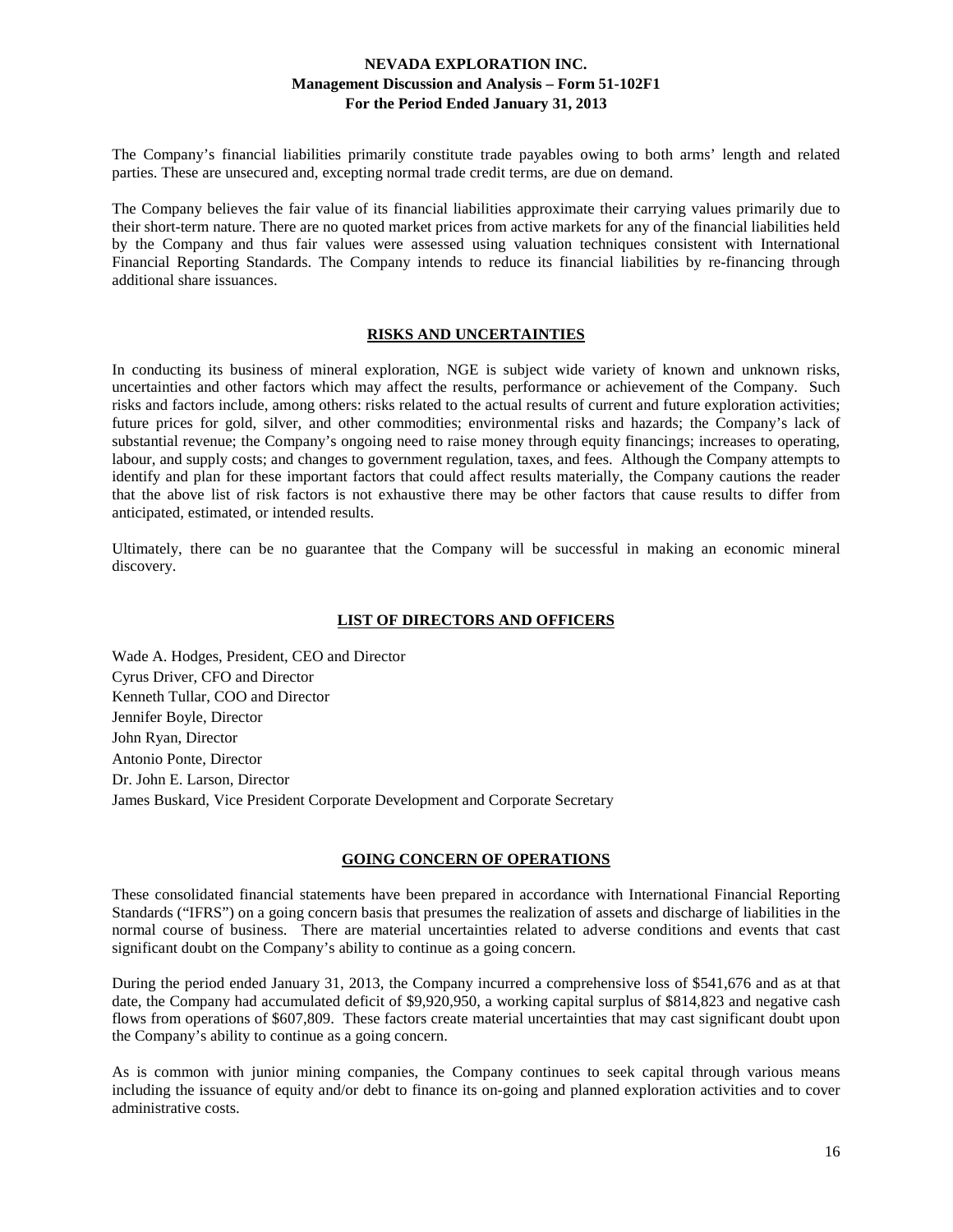In order to continue as a going concern and to meet its corporate objectives, the Company will require additional financing through debt or equity issuances or other available means. Although the Company has been successful in the past in obtaining financing, there is no assurance that it will be able to obtain adequate financing in the future or that such financing will be on terms advantageous to the Company.

Recovery of the carrying value of the mining claims and related deferred exploration expenditures are dependent upon the discovery of economically recoverable resources, the ability of the Company to develop necessary financing to continue exploration and development, the ability of the Company to secure and maintain title and beneficial interest in the properties, entering into agreements with others to explore and develop the properties and upon future profitable production or proceeds from disposition of such properties.

These consolidated financial statements do not include any adjustments to the amounts and classification of assets and liabilities that might be necessary should the Company be unable to continue operations. Such adjustments would be material.

# **CHANGES IN ACCOUNTING POLICIES**

#### *New and amended standards adopted by the Company*

Effective May 1, 2012, the Company adopted amendments to IFRS 7, *Financial Instruments: Disclosures* that were issued by the IASB. The application of these amendments has not had any material impact on current and prior year disclosures but may affect disclosures for future transactions or arrangements.

#### *New or revised standards and amendments to existing standards not yet effective*

Effective for accounting periods beginning on or after January 1, 2013 unless specified:

New standard IFRS 9, *Financial Instruments*, which covers the classification and measurement of financial assets as part of its project to replace IAS 39, "Financial Instruments: Recognition and Measurement." In October 2010, the requirements for classifying and measuring financial liabilities were added to IFRS 9. Under this guidance, entities have the option to recognize financial liabilities at fair value through earnings. If this option is elected, entitles would be required to reverse the portion of the fair value change due to own credit risk out of earnings and recognize the change in other comprehensive income. This standard is effective for accounting periods beginning on or after January 1, 2015

New standard IFRS 10, *Consolidated Financial Statements*, replaces the guidance on control and consolidation in IAS 27, *Consolidated and Separate Financial statements*, and SIC-12, *Consolidation – Special Purpose Entities*. IFRS 10 changes the definition of control under IFRS so that the same criteria are applied to all entities to determine control. IAS 27, *Separate Financial Statements* and IAS 28, *Investments in Associates and Joint Ventures* were revised and reissued to align with the new consolidation guidance.

New standard IFRS 11, *Joint arrangements***,** divides joint arrangements into two types, joint operations and joint ventures, each with their own accounting model. All joint arrangements are required to be reassessed upon transition to IFRS 11 to determine their type to apply the appropriate accounting.

New standard IFRS 12, *Disclosure of Interests in Other Entities*, effective for the Company`s annual reporting period beginning May 1, 2013. This new standard provides the disclosure requirements for all forms of interests in other entities, including subsidiaries, joint arrangements, associates and consolidated structured entities.

New standard IFRS 13, *Fair Value Measurement*, effective for the Company`s annual reporting period beginning May 1, 2013. This standard defines fair value and sets out in a single IFRS a framework for measuring fair value and requires disclosures about fair value measurements. The standard does not determine when an asset, a liability or an entity's own equity instrument is measured at fair value. Rather, the measurement and disclosure requirements of